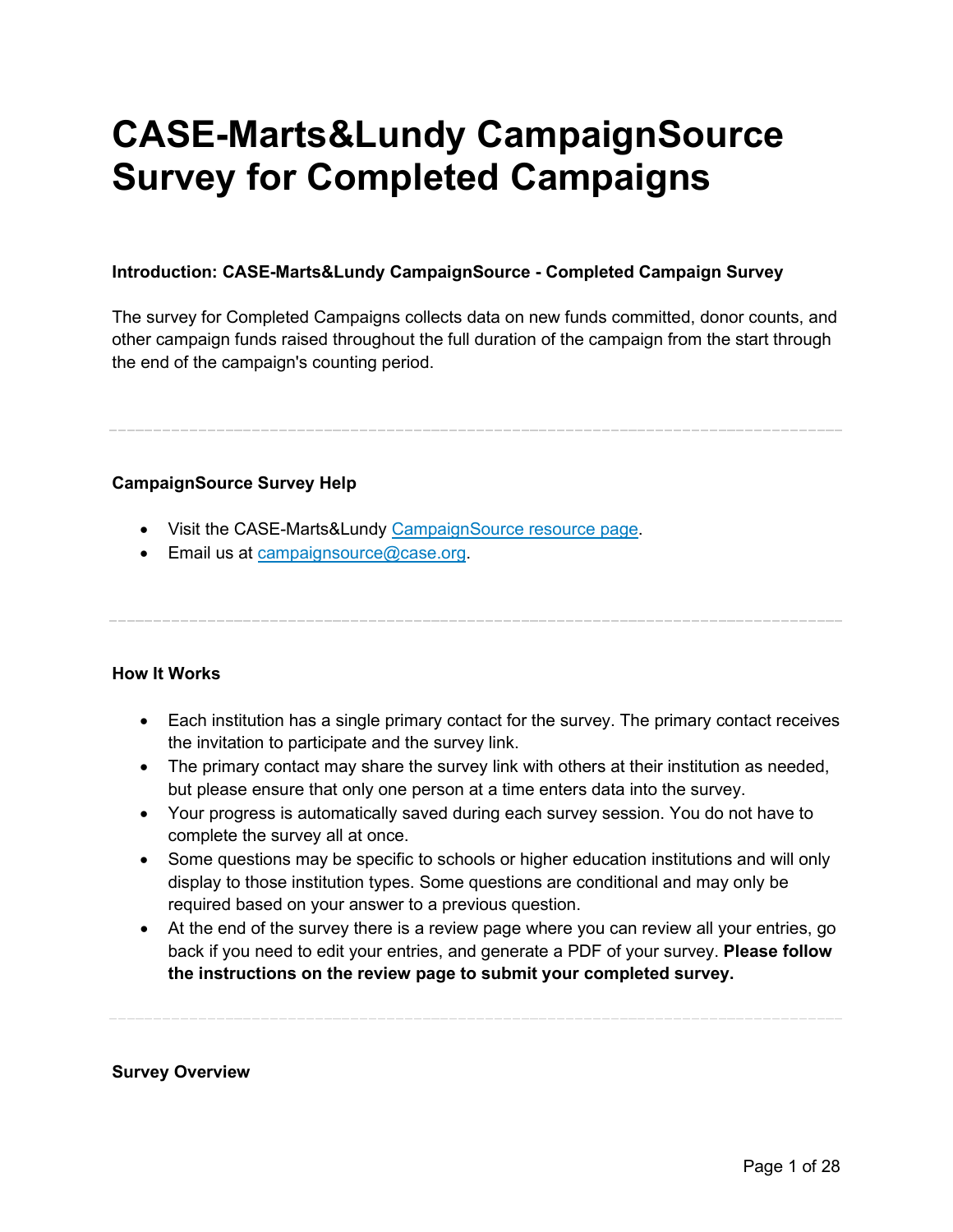Section 1: Institution Information (Required) - 14 questions (schools) / 12 questions (higher education institutions)

Section 2: Completed Campaign Background - 25 questions (14 required / 6 optional / 5 conditional)

Section 3: New Funds Committed in a Completed Campaign (Required) - 4 questions

Section 4: Other Campaign Funds (Required) - 1 question

Section 5: Uses and Designations of Funds (Required) - 2 questions

Section 6: Principal Gifts – Hard-credit Counts (Optional) - 2 questions

Section 7: Staffing and Budget - 4 questions (3 required / 1 optional)

#### **About CampaignSource Survey Reporting Totals**

For campaigns completed or entering into the public phase before March 21, 2021 it is expected that your counting policies may not be in alignment with the newest edition of the CASE Global Reporting Standards. A copy of the previous edition [2009 CASE Reporting Standards and Management Guidelines, 4th edition] is included at the end of the digital edition of the CASE Standards.

How reporting totals are calculated in this survey depends upon which version of the standards are being applied.

- Totals = New Funds Committed + Bequest Intentions [CASE Global Reporting Standards (2021)]
- Totals = New Funds Committed + Bequest Intentions + Other Funds Counted [CASE Reporting Standards and Management Guidelines, 4th Edition (2009)]

#### **1. Institution Information**

Some questions are specific to schools or higher education institutions and will only display to those institution types. You may see a jump in question numbers because of this.

#### **1.1 Contact Information**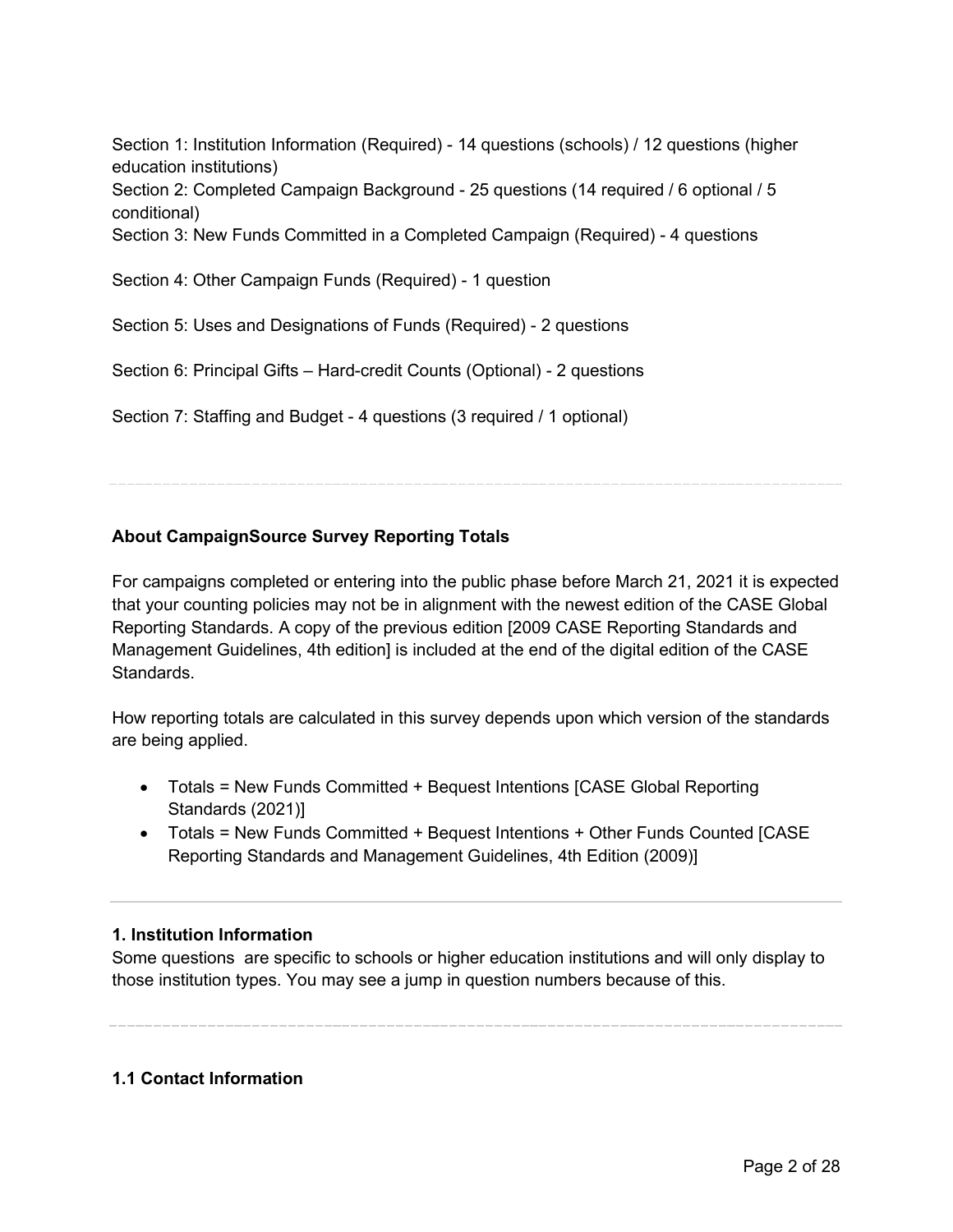| 1.1.1 Institution Name (Required)                                                                                                                                                                                                                       |  |
|---------------------------------------------------------------------------------------------------------------------------------------------------------------------------------------------------------------------------------------------------------|--|
| 1.1.2 Survey Contact First Name (Required)                                                                                                                                                                                                              |  |
| 1.1.3 Survey Contact Last Name (Required)                                                                                                                                                                                                               |  |
| 1.1.4 Survey Contact Email Address (Required)                                                                                                                                                                                                           |  |
| 1.2 Institution Type (Required)<br>Independent School<br>International School<br>Community College ((Primarily two year)<br><b>Primarily Undergraduate</b><br><b>Combined Undergraduate and Postgraduate</b><br>Professional School (Postgraduate only) |  |
|                                                                                                                                                                                                                                                         |  |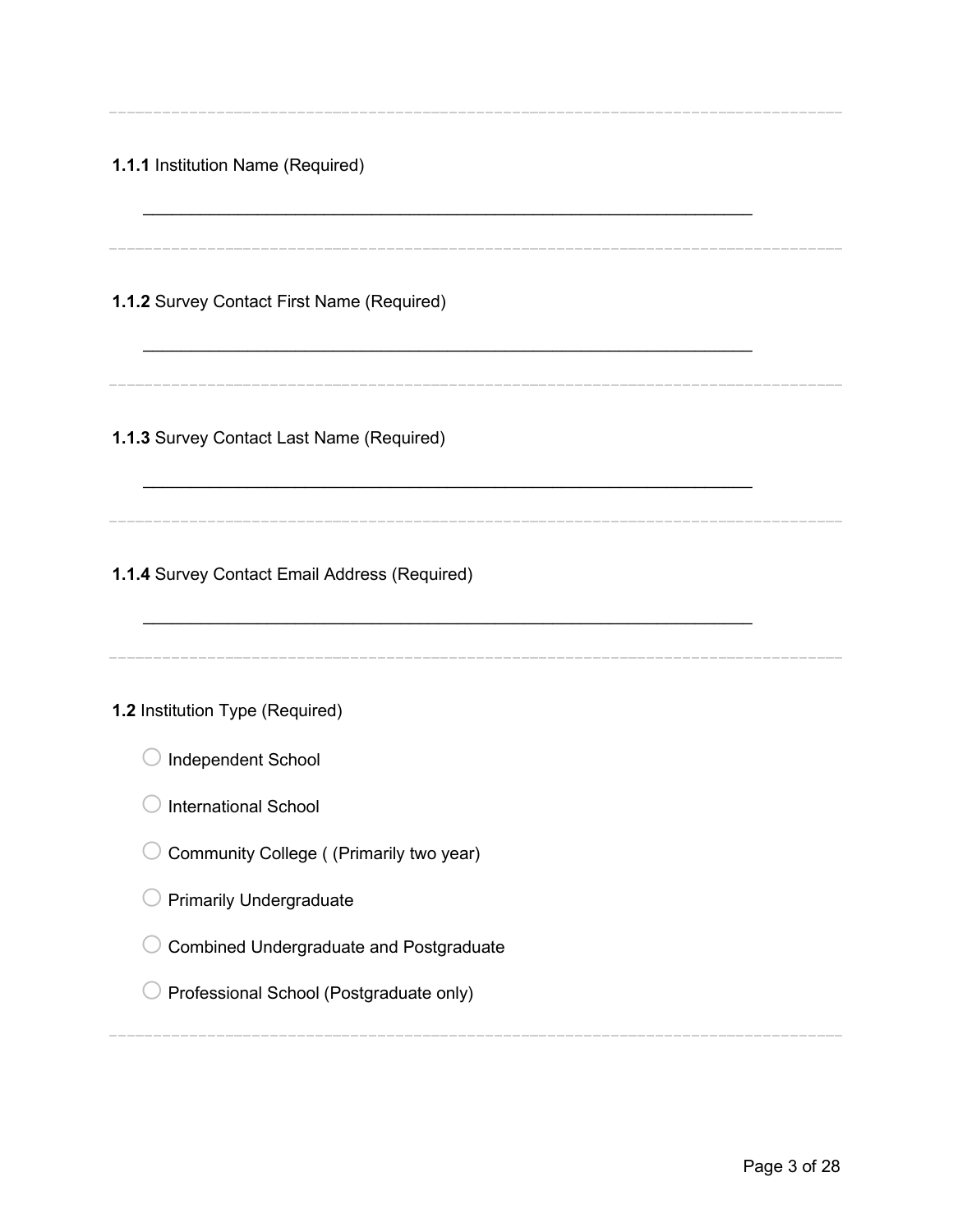**1.2.1** What ages do you serve? (Required for schools) Select all that apply.

|            | $3 - 10$                                                               |
|------------|------------------------------------------------------------------------|
|            | $11 - 14$                                                              |
|            | 15 and up                                                              |
|            | 1.2.2 Does your school have a boarding program? (Required for schools) |
| <b>No</b>  |                                                                        |
| Yes        |                                                                        |
|            |                                                                        |
|            | 1.2.3 What is your school type? (Required for schools)                 |
| Girls only |                                                                        |
| Boys only  |                                                                        |
|            | Co-educational                                                         |
|            |                                                                        |

**1.2.4** Are hospital or medical facility data included in your survey? (Required for higher education institutions)

 $\bigcirc$  No

o Yes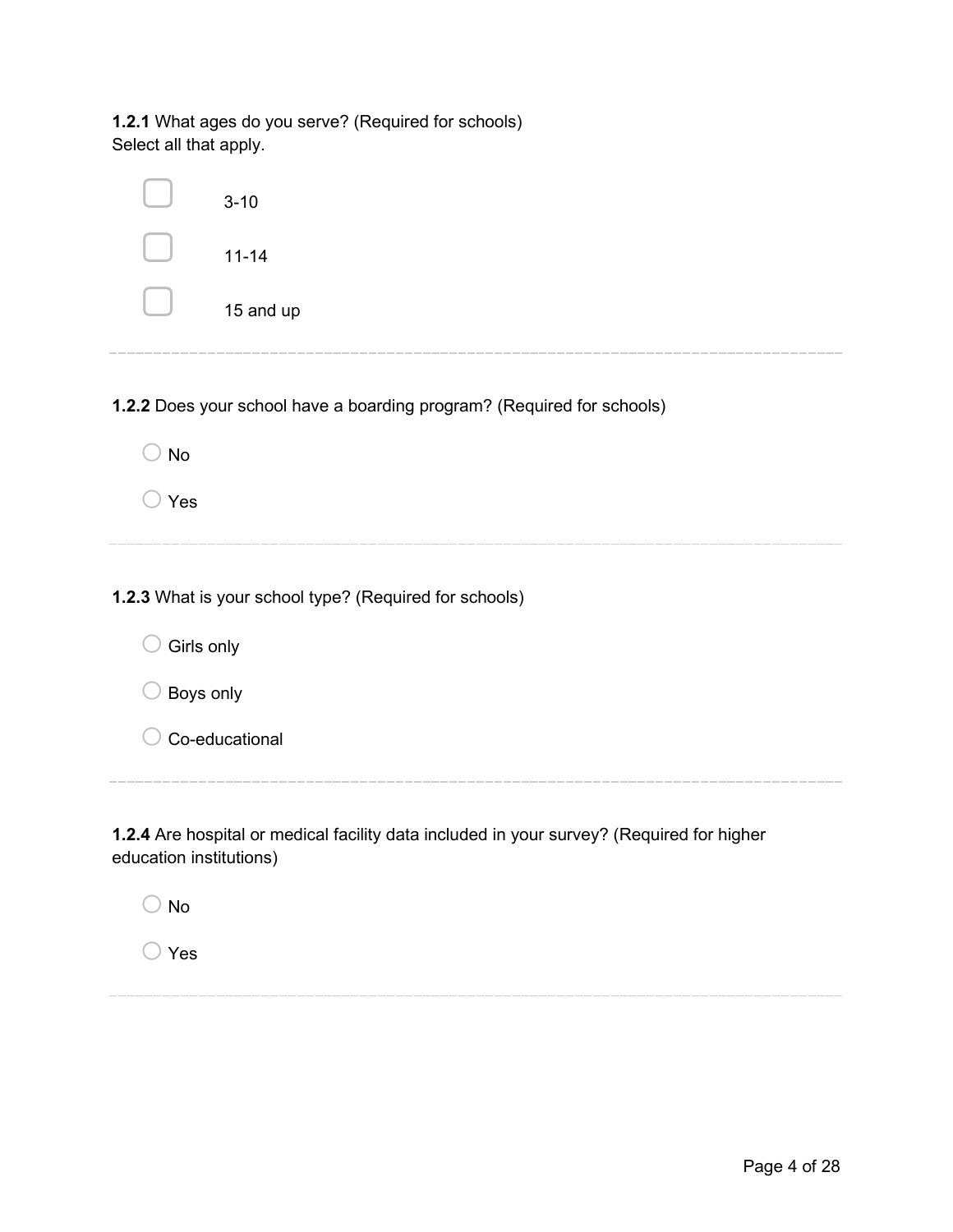**1.2.5** Select the numeral corresponding to the month in which your fiscal year ends. (Required)

- $\bigcirc$  1
- $\bigcirc$  2
- $\bigcirc$  3
- $\bigcirc$  4
- $\bigcirc$  5
- $\bigcirc$  6
- $\bigcirc$  7
- $\bigcirc$  8
- $\bigcirc$  9
- 
- $\bigcirc$  10
- $\bigcirc$  11
- $\bigcirc$  12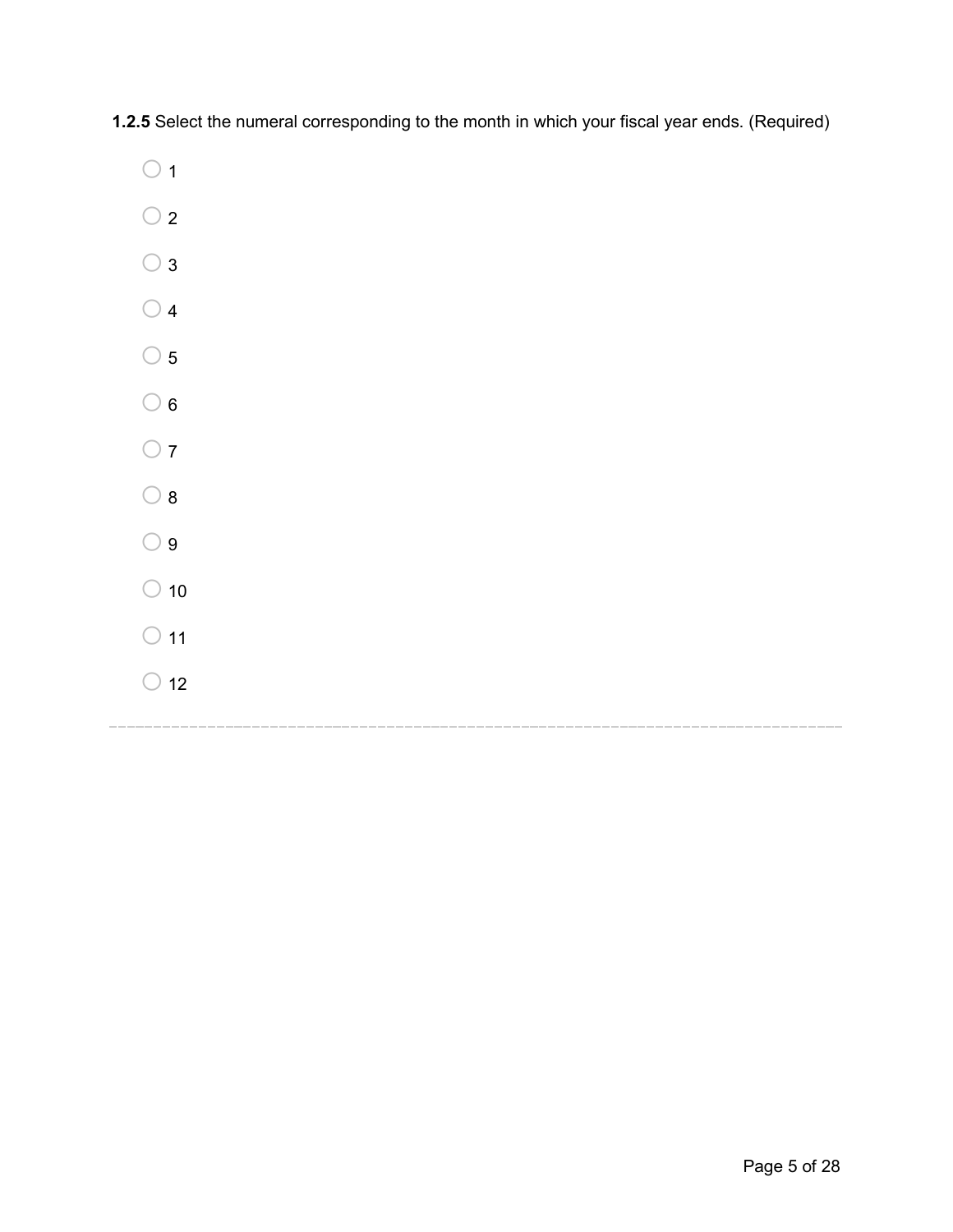#### **1.2.6** Home Currency (Required)

Select one. For Other, please enter your three-letter ISO 4217 currency code. Currency codes can be found online on multiple websites.

 $\bigcirc$  U.S. (USD)

- $\bigcirc$  Canada (CAD)
- $\bigcirc$  U.K. (GBP)
- $\bigcirc$  Europe (EUR)
- $\bigcirc$  AU (AUD)
- $\bigcirc$  NZ (NZD)
- $\bigcirc$  MX (MXN)
- $\bigcirc$  Other (Enter three-letter currency code)

 $\frac{1}{2}$  , and the set of the set of the set of the set of the set of the set of the set of the set of the set of the set of the set of the set of the set of the set of the set of the set of the set of the set of the set

#### **1.3 Institutional Statistics**

Report figures as whole numbers without decimals.

**1.3.1** Total institution expenditures / expenses for the last fiscal year completed (Required)

Public institutions that have a foundation should enter the combined expenditures for the foundation and the institution.

\_\_\_\_\_\_\_\_\_\_\_\_\_\_\_\_\_\_\_\_\_\_\_\_\_\_\_\_\_\_\_\_\_\_\_\_\_\_\_\_\_\_\_\_\_\_\_\_\_\_\_\_\_\_\_\_\_\_\_\_\_\_\_\_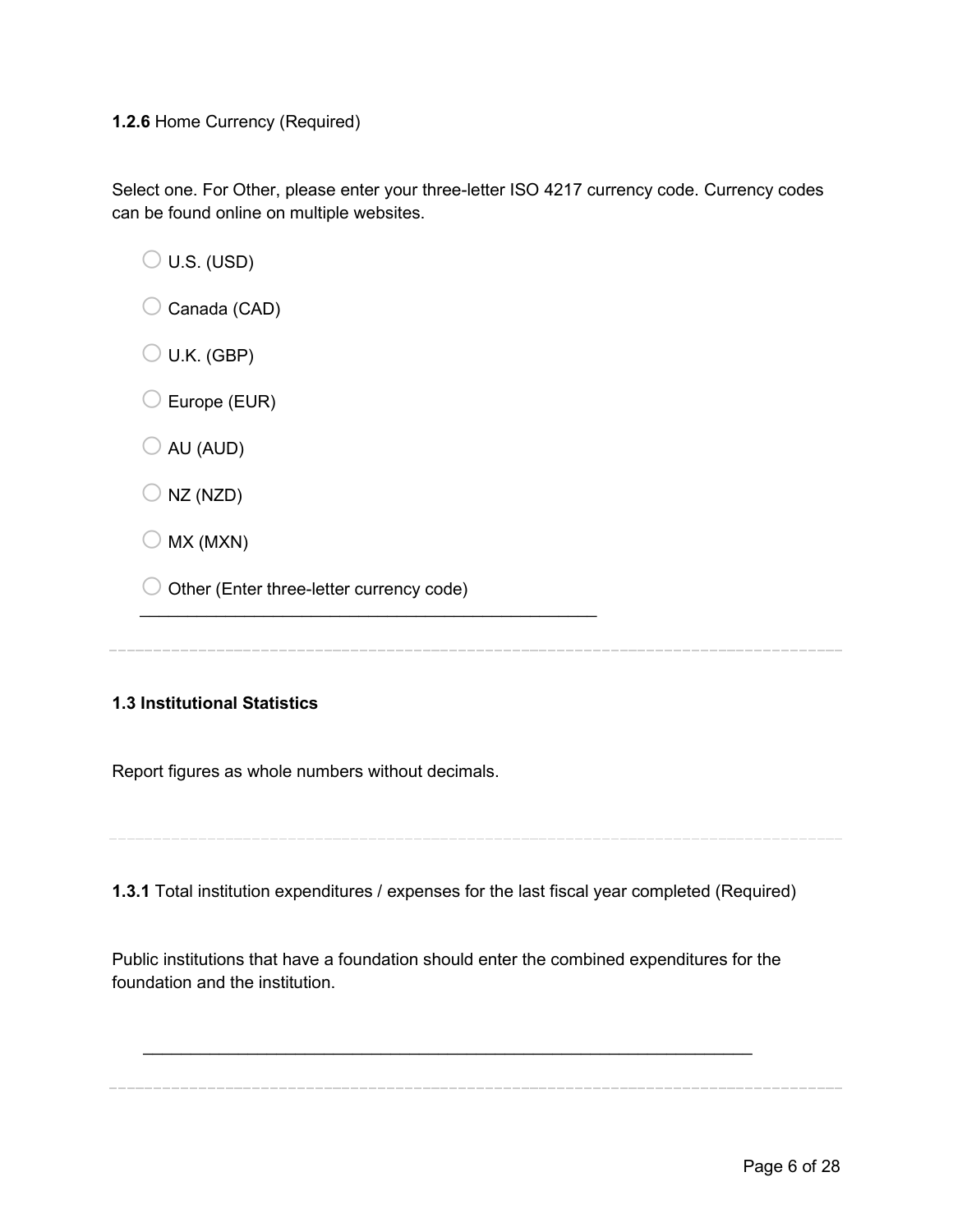**1.3.2** Endowment market value at the end of the last fiscal year completed (Required)

Please report a whole number without decimals.

\_\_\_\_\_\_\_\_\_\_\_\_\_\_\_\_\_\_\_\_\_\_\_\_\_\_\_\_\_\_\_\_\_\_\_\_\_\_\_\_\_\_\_\_\_\_\_\_\_\_\_\_\_\_\_\_\_\_\_\_\_\_\_\_

**1.3.3** Enrollment: Total Headcount (Required)

Please provide the total number of students (total headcount, not full-time equivalent) who were enrolled at the beginning of the academic year within the fiscal year reporting period (e.g., fall of 2020 for a 2020-21 fiscal year). All students (except continuing education) are counted: full-time, part-time, resident, extension, nondegree.

 Do not convert part-time students to full-time equivalents. Do not provide a rolling headcount for the whole year or just the number of new students registering.

Institutions that complete the CASE Voluntary Support of Education (VSE) survey and CASE Global Alumni Engagement Metrics (AEM) survey are required to report this figure there, as well.

\_\_\_\_\_\_\_\_\_\_\_\_\_\_\_\_\_\_\_\_\_\_\_\_\_\_\_\_\_\_\_\_\_\_\_\_\_\_\_\_\_\_\_\_\_\_\_\_\_\_\_\_\_\_\_\_\_\_\_\_\_\_\_\_

**1.3.4** Number of legally contactable alumni at the end of the last fiscal year completed (Required)

**Legally Contactable Alumni:** An individual who is not marked as deceased, for whom you have a means of contact, and who does not have a total "no contact" status (for any purpose or by any means).

For institutions in some countries, individuals specifically need to provide "opt-in" consent to allow the institution to be in touch with them. In those cases, only individuals who provided such consent should be counted here. Another way to interpret this definition is that there is nothing that restricts you from legally contacting this person because a) you have at least one of the three means of contact, b) the person is not marked as fully opted-out of contact, and/or c) the institution would be compliant with applicable law should it contact the individual.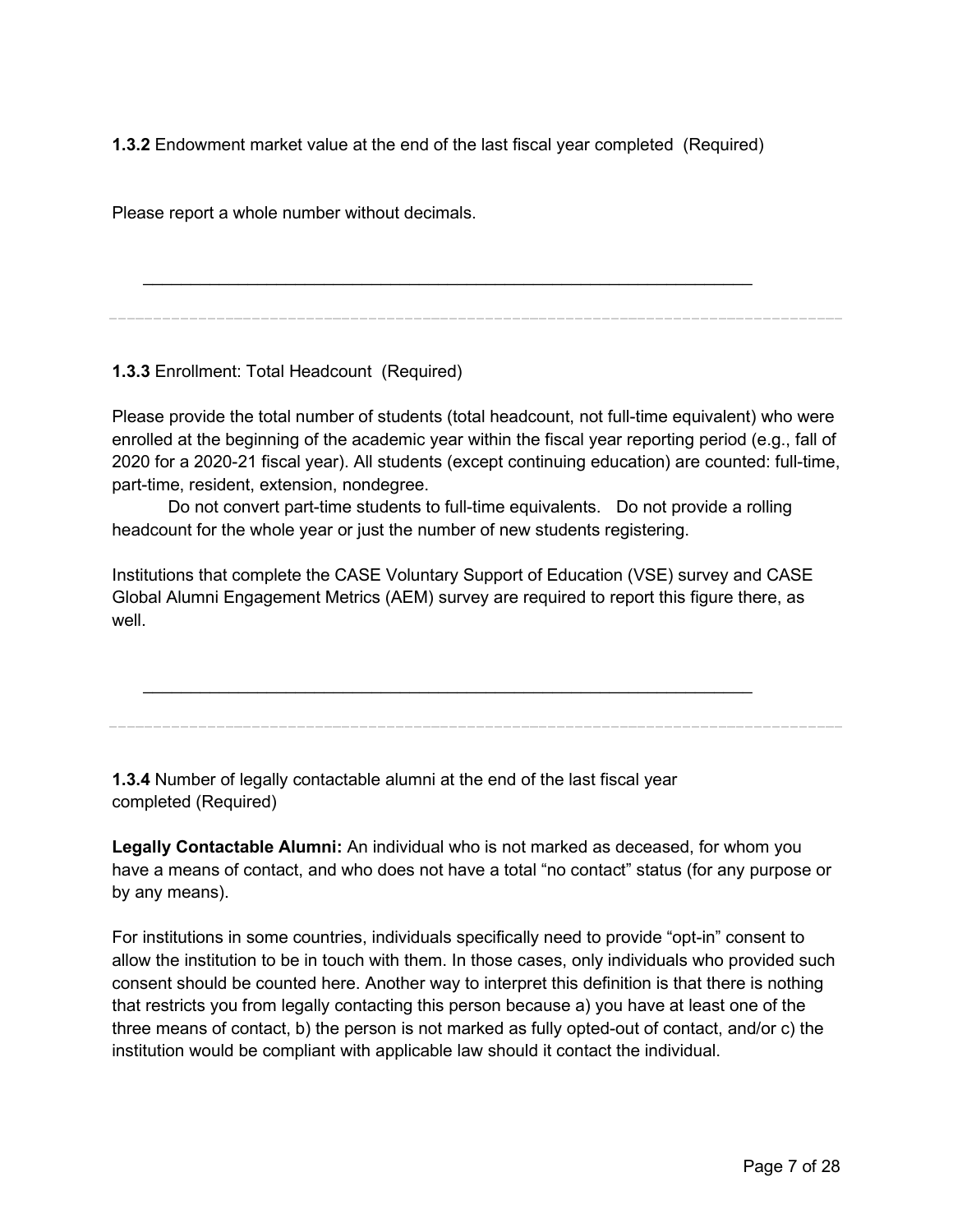Institutions that complete the CASE Alumni Engagement Metrics (AEM) survey are required to report this figure there, as well.

\_\_\_\_\_\_\_\_\_\_\_\_\_\_\_\_\_\_\_\_\_\_\_\_\_\_\_\_\_\_\_\_\_\_\_\_\_\_\_\_\_\_\_\_\_\_\_\_\_\_\_\_\_\_\_\_\_\_\_\_\_\_\_\_

**2. Campaign Background**

**2.1 Completed Campaign**

**2.1.1** For the campaign you are reporting on, what year did the campaign close? (Required)

\_\_\_\_\_\_\_\_\_\_\_\_\_\_\_\_\_\_\_\_\_\_\_\_\_\_\_\_\_\_\_\_\_\_\_\_\_\_\_\_\_\_\_\_\_\_\_\_\_\_\_\_\_\_\_\_\_\_\_\_\_\_\_\_

\_\_\_\_\_\_\_\_\_\_\_\_\_\_\_\_\_\_\_\_\_\_\_\_\_\_\_\_\_\_\_\_\_\_\_\_\_\_\_\_\_\_\_\_\_\_\_\_\_\_\_\_\_\_\_\_\_\_\_\_\_\_\_\_

Enter four-digit year: yyyy

**2.1.2** What is the name of the campaign you are reporting on? (Required)

#### **2.2 Past Campaigns**

Report figures in whole dollars without decimals unless otherwise instructed.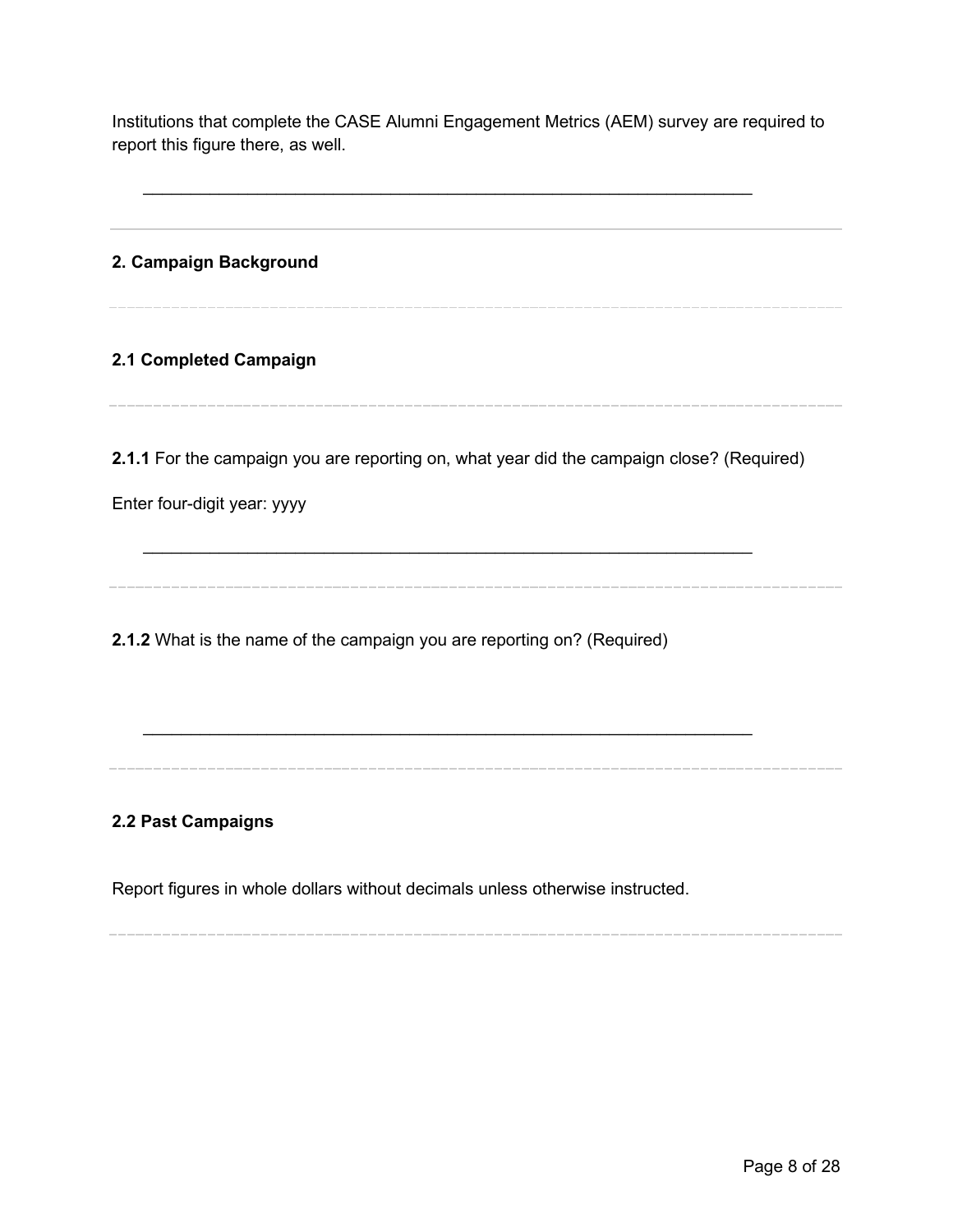**2.2.1** Have you completed a comprehensive campaign before? (Required)

 $\bigcirc$  Yes

 $\bigcirc$  No

**2.2.2** Past campaign grand totals as publicly reported (Required if you answered yes to 2.2.1)

|             | Value of Gifts | Number of Donors |
|-------------|----------------|------------------|
| Campaign #1 |                |                  |
| Campaign #2 |                |                  |
| Campaign #3 |                |                  |
| Campaign #4 |                |                  |
|             |                |                  |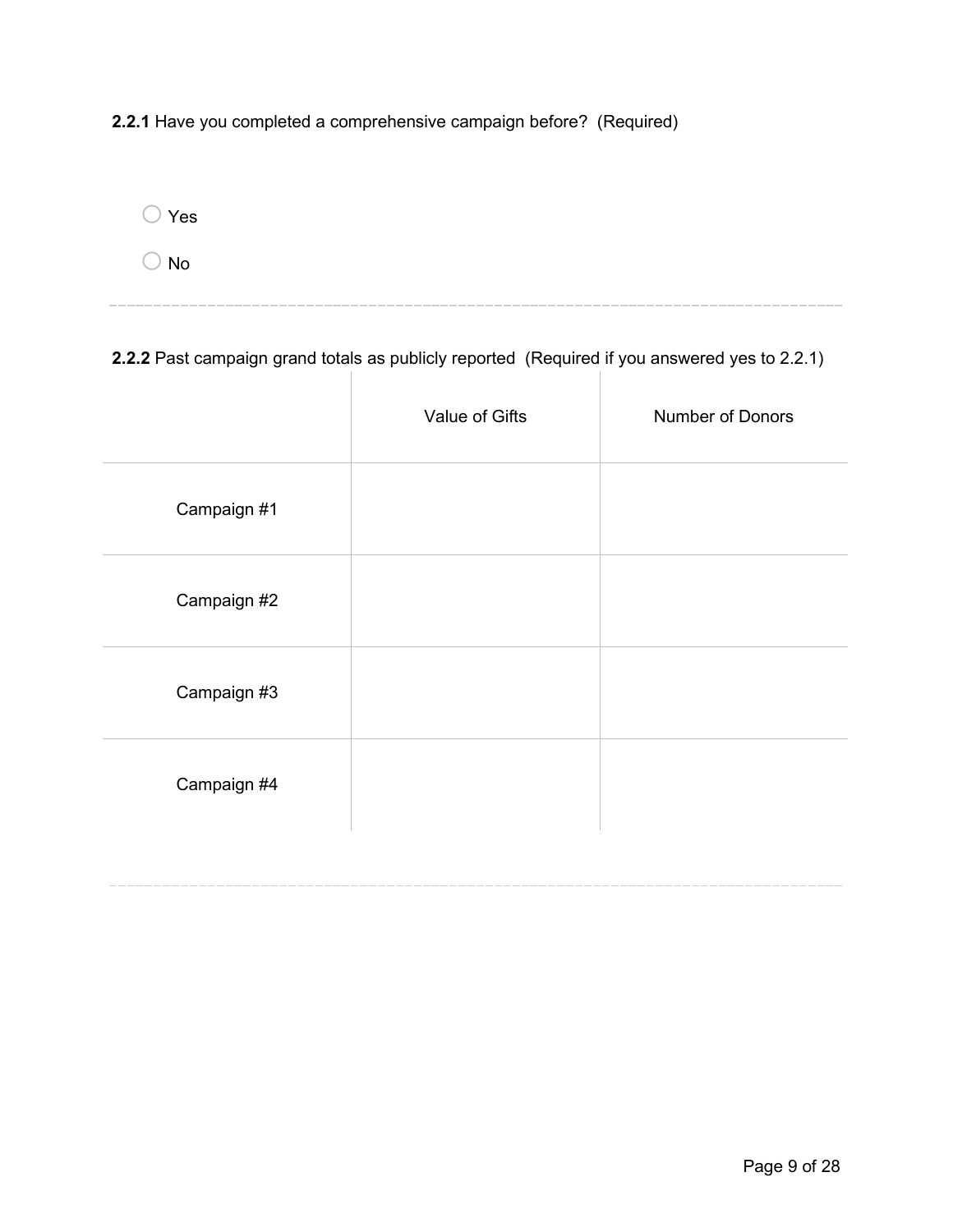#### **2.3 Campaign Timeline**

For the completed campaign you listed in 2.1.2 (entry from 2.1.2 will be piped in here), report the following:

**2.3.1** Enter the month and year in which gifts began being counted toward the campaign. (Required)

\_\_\_\_\_\_\_\_\_\_\_\_\_\_\_\_\_\_\_\_\_\_\_\_\_\_\_\_\_\_\_\_\_\_\_\_\_\_\_\_\_\_\_\_\_\_\_\_\_\_\_\_\_\_\_\_\_\_\_\_\_\_\_\_

\_\_\_\_\_\_\_\_\_\_\_\_\_\_\_\_\_\_\_\_\_\_\_\_\_\_\_\_\_\_\_\_\_\_\_\_\_\_\_\_\_\_\_\_\_\_\_\_\_\_\_\_\_\_\_\_\_\_\_\_\_\_\_\_

\_\_\_\_\_\_\_\_\_\_\_\_\_\_\_\_\_\_\_\_\_\_\_\_\_\_\_\_\_\_\_\_\_\_\_\_\_\_\_\_\_\_\_\_\_\_\_\_\_\_\_\_\_\_\_\_\_\_\_\_\_\_\_\_

\_\_\_\_\_\_\_\_\_\_\_\_\_\_\_\_\_\_\_\_\_\_\_\_\_\_\_\_\_\_\_\_\_\_\_\_\_\_\_\_\_\_\_\_\_\_\_\_\_\_\_\_\_\_\_\_\_\_\_\_\_\_\_\_

Format: mm/yyyy

**2.3.2** Enter the month and year of the public launch of the campaign. (Required)

Format: mm/yyyy

**2.3.3** Enter the month and year in which the campaign concluded. (Required)

Format: mm/yyyy

**2.3.4** Enter the month and year in which gifts were no longer counted towards the campaign. (Required)

Format: mm/yyyy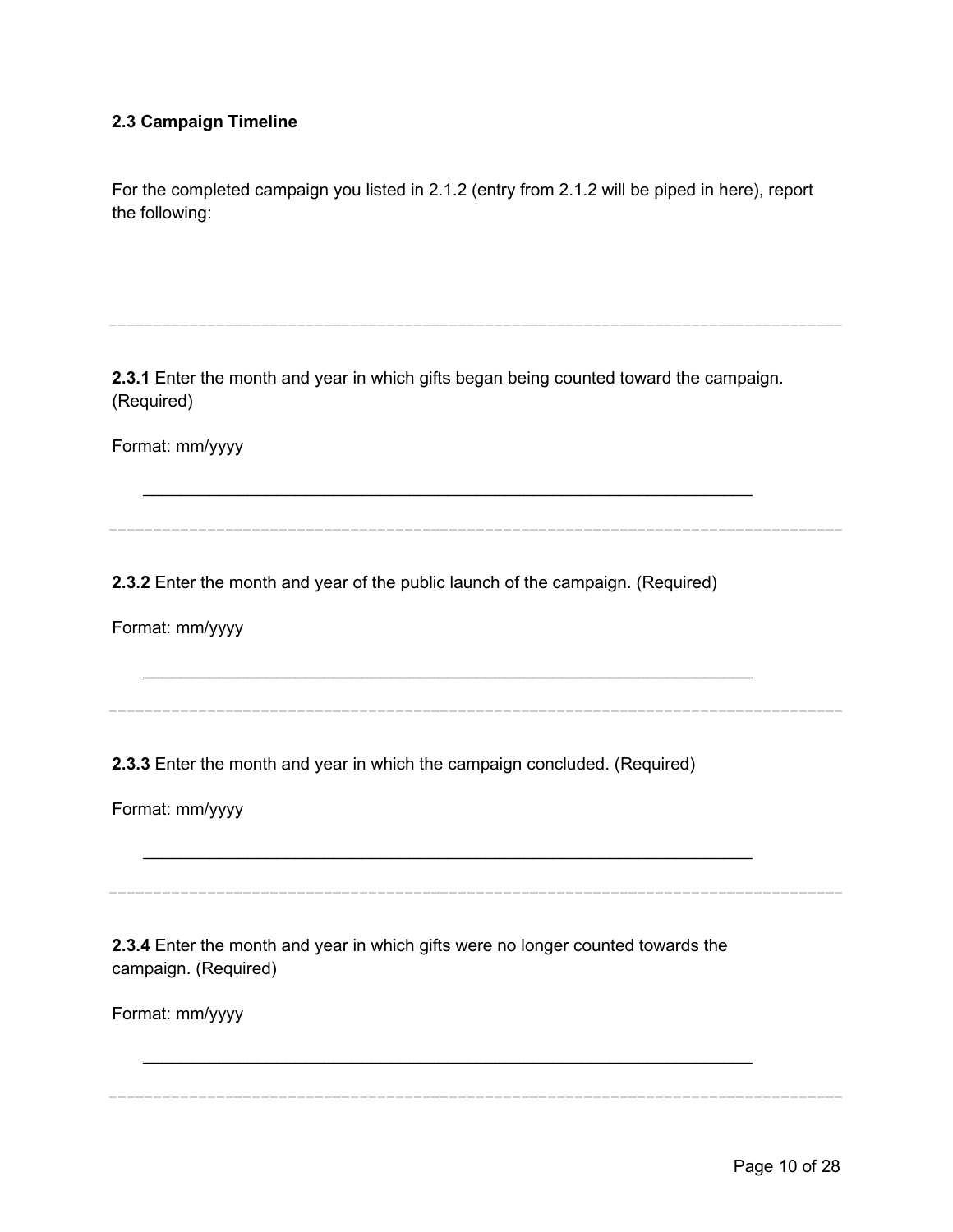**2.3.5** Was there a transition in the institution's senior-most leader during the public phase of the campaign period? (Optional)

 $\bigcirc$  Yes

 $\bigcirc$  No

**2.3.6** Was the duration of the campaign changed during the public phase? (Optional)

 $\bigcirc$  Yes

 $\bigcirc$  No

**2.3.7** If yes, please indicate whether the length was increased or decreased and by how many months the duration changed. (Optional)

\_\_\_\_\_\_\_\_\_\_\_\_\_\_\_\_\_\_\_\_\_\_\_\_\_\_\_\_\_\_\_\_\_\_\_\_\_\_\_\_\_\_\_\_\_\_\_\_\_\_\_\_\_\_\_\_\_\_\_\_\_\_\_\_

\_\_\_\_\_\_\_\_\_\_\_\_\_\_\_\_\_\_\_\_\_\_\_\_\_\_\_\_\_\_\_\_\_\_\_\_\_\_\_\_\_\_\_\_\_\_\_\_\_\_\_\_\_\_\_\_\_\_\_\_\_\_\_\_

\_\_\_\_\_\_\_\_\_\_\_\_\_\_\_\_\_\_\_\_\_\_\_\_\_\_\_\_\_\_\_\_\_\_\_\_\_\_\_\_\_\_\_\_\_\_\_\_\_\_\_\_\_\_\_\_\_\_\_\_\_\_\_\_

\_\_\_\_\_\_\_\_\_\_\_\_\_\_\_\_\_\_\_\_\_\_\_\_\_\_\_\_\_\_\_\_\_\_\_\_\_\_\_\_\_\_\_\_\_\_\_\_\_\_\_\_\_\_\_\_\_\_\_\_\_\_\_\_

\_\_\_\_\_\_\_\_\_\_\_\_\_\_\_\_\_\_\_\_\_\_\_\_\_\_\_\_\_\_\_\_\_\_\_\_\_\_\_\_\_\_\_\_\_\_\_\_\_\_\_\_\_\_\_\_\_\_\_\_\_\_\_\_

 $\bigcirc$  Increased (Enter # of Months)

 $\bigcirc$  Decreased (Enter # of Months)

**2.3.8** Why was the campaign duration changed? (Optional)

 $\frac{1}{2}$  , and the set of the set of the set of the set of the set of the set of the set of the set of the set of the set of the set of the set of the set of the set of the set of the set of the set of the set of the set

 $\frac{1}{2}$  , and the set of the set of the set of the set of the set of the set of the set of the set of the set of the set of the set of the set of the set of the set of the set of the set of the set of the set of the set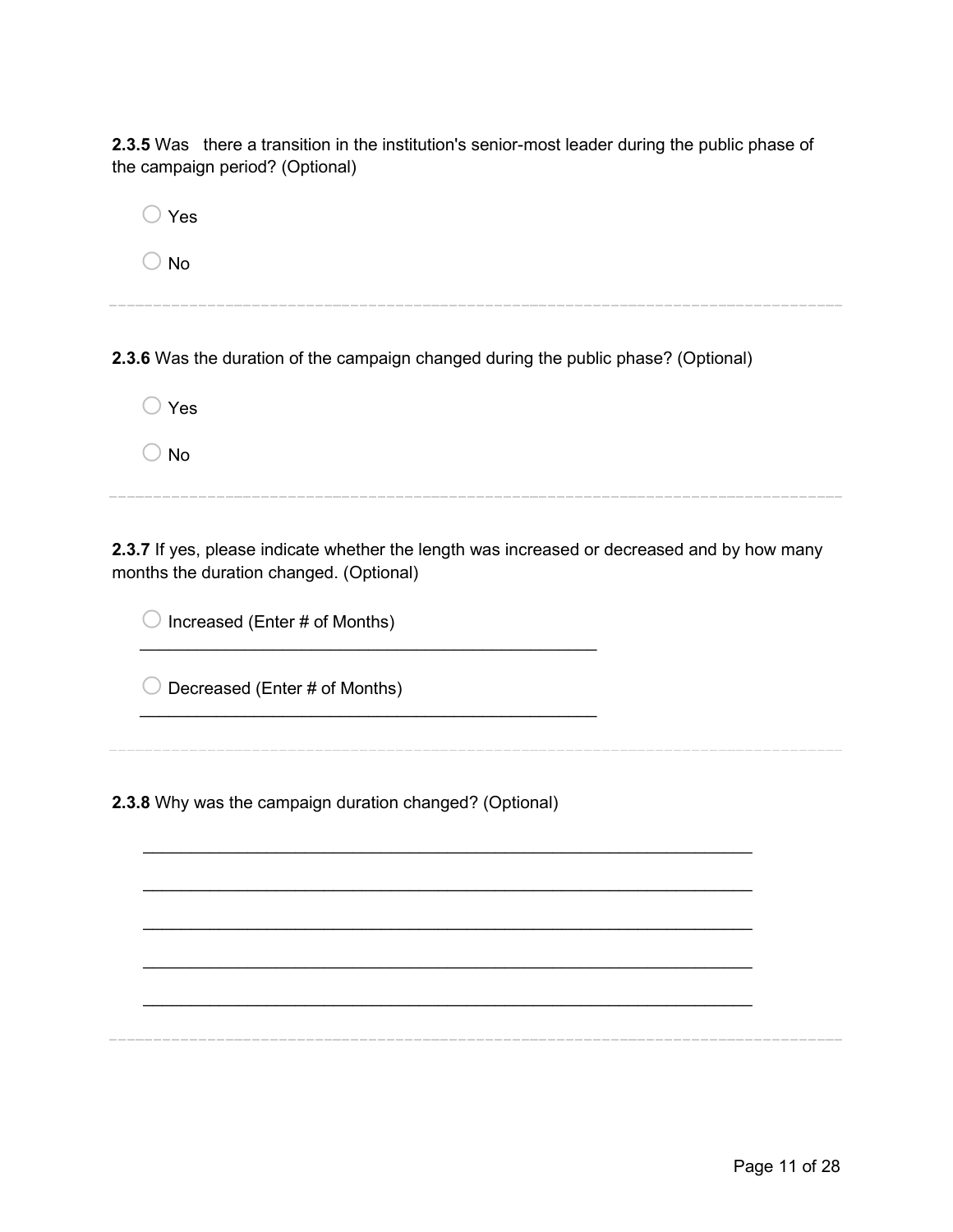**2.3.9** Has planning begun for the next campaign? (Optional)

| $\bigcirc$ Yes |  |  |  |
|----------------|--|--|--|
| $\bigcirc$ No  |  |  |  |
|                |  |  |  |

#### **2.4 Campaign Goals**

Report figures in whole numbers without decimals unless otherwise instructed.

Report the following for the completed campaign you listed in 2.1.2: entry from 2.1.2 will be piped in here

**2.4.1** What was the announced campaign goal (financial) as of public launch? (Required)

\_\_\_\_\_\_\_\_\_\_\_\_\_\_\_\_\_\_\_\_\_\_\_\_\_\_\_\_\_\_\_\_\_\_\_\_\_\_\_\_\_\_\_\_\_\_\_\_\_\_\_\_\_\_\_\_\_\_\_\_\_\_\_\_

**2.4.2** What was the campaign goal (financial) as of the close of the campaign? (Required)

\_\_\_\_\_\_\_\_\_\_\_\_\_\_\_\_\_\_\_\_\_\_\_\_\_\_\_\_\_\_\_\_\_\_\_\_\_\_\_\_\_\_\_\_\_\_\_\_\_\_\_\_\_\_\_\_\_\_\_\_\_\_\_\_

\_\_\_\_\_\_\_\_\_\_\_\_\_\_\_\_\_\_\_\_\_\_\_\_\_\_\_\_\_\_\_\_\_\_\_\_\_\_\_\_\_\_\_\_\_\_\_\_\_\_\_\_\_\_\_\_\_\_\_\_\_\_\_\_

**2.4.3** What was the announced grand total raised by the campaign at the end of the campaign counting period? (Required)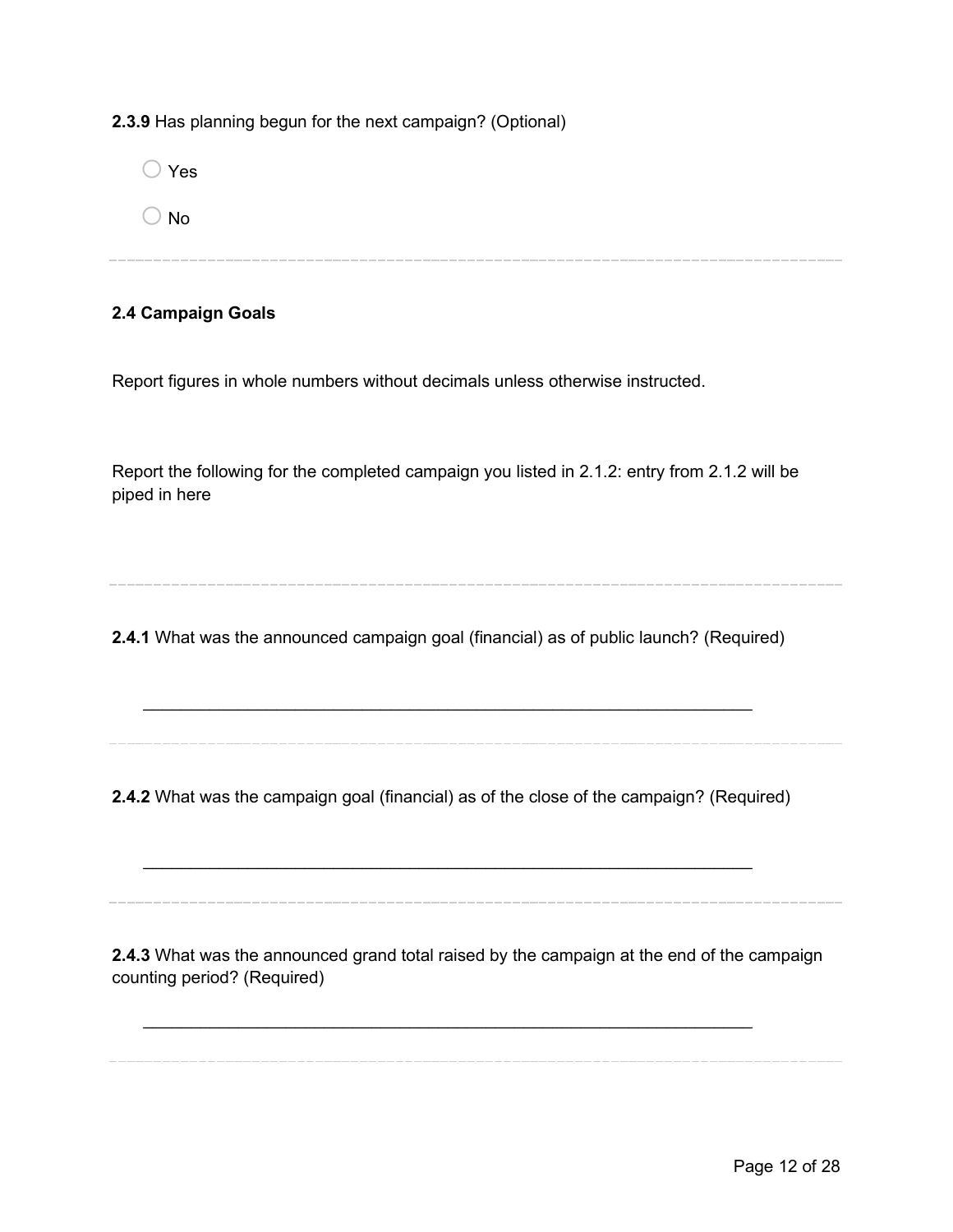**2.4.4** Please report the percentage of campaign pledges that the institution projects will have to be written off? (Required)

Maximum one decimal place

| 2.4.5 Did the campaign have specific goals for any of the following? (Optional)                  |                |                                    |
|--------------------------------------------------------------------------------------------------|----------------|------------------------------------|
|                                                                                                  | Value of Gifts | Number of Donors /<br>Participants |
| Alumni donors                                                                                    |                |                                    |
| Faculty/Staff donors                                                                             |                |                                    |
| Parent/Grandparent donors                                                                        |                |                                    |
| Acquisition of new first-time<br>donors                                                          |                |                                    |
| New qualified prospects                                                                          |                |                                    |
| Number of alumni engaged<br>beyond giving (Value N/A;<br>provide number of participants<br>only) |                |                                    |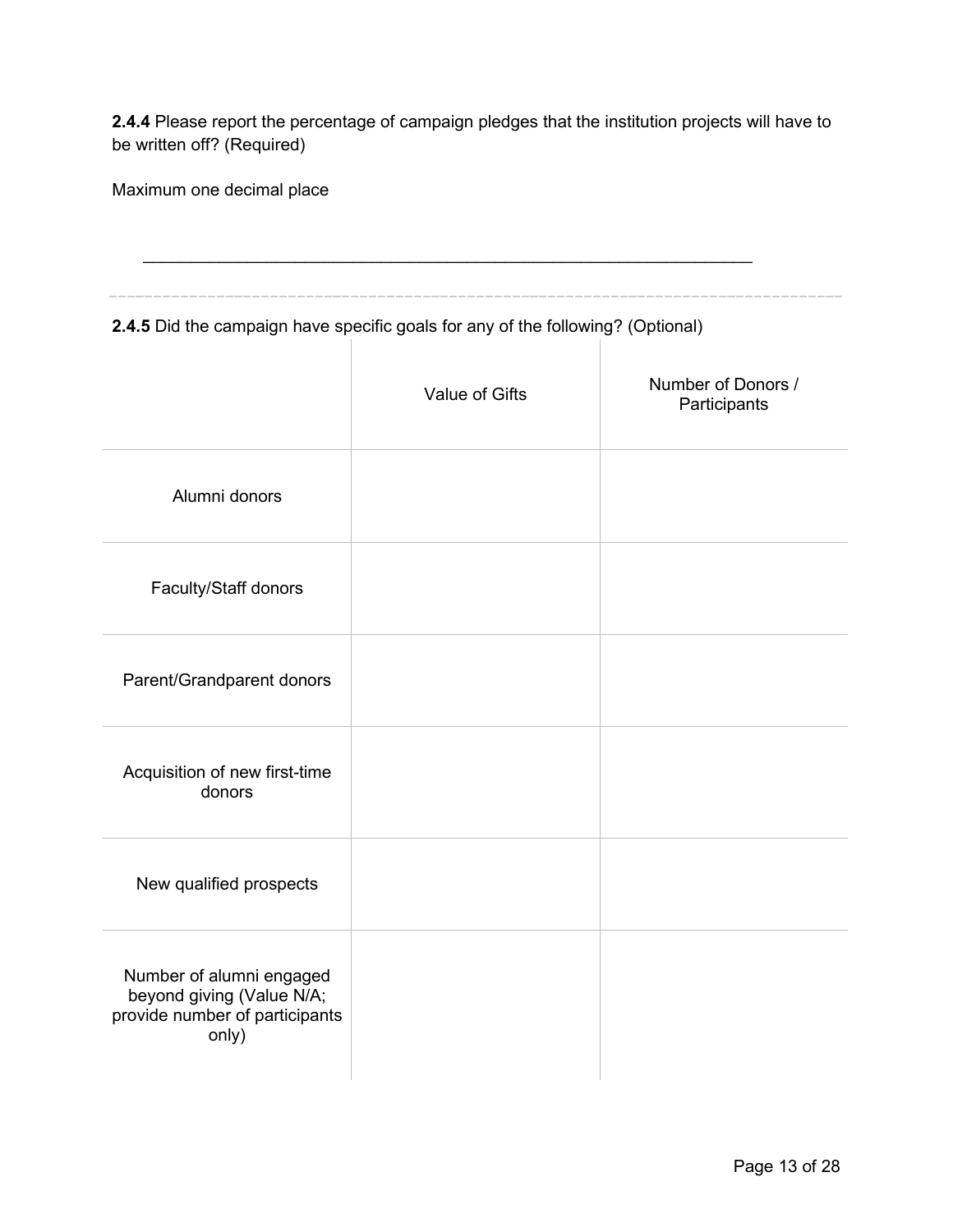**2.4.6** If the campaign had specific goals not listed above, please note them here. (Optional)

\_\_\_\_\_\_\_\_\_\_\_\_\_\_\_\_\_\_\_\_\_\_\_\_\_\_\_\_\_\_\_\_\_\_\_\_\_\_\_\_\_\_\_\_\_\_\_\_\_\_\_\_\_\_\_\_\_\_\_\_\_\_\_\_

\_\_\_\_\_\_\_\_\_\_\_\_\_\_\_\_\_\_\_\_\_\_\_\_\_\_\_\_\_\_\_\_\_\_\_\_\_\_\_\_\_\_\_\_\_\_\_\_\_\_\_\_\_\_\_\_\_\_\_\_\_\_\_\_

\_\_\_\_\_\_\_\_\_\_\_\_\_\_\_\_\_\_\_\_\_\_\_\_\_\_\_\_\_\_\_\_\_\_\_\_\_\_\_\_\_\_\_\_\_\_\_\_\_\_\_\_\_\_\_\_\_\_\_\_\_\_\_\_

\_\_\_\_\_\_\_\_\_\_\_\_\_\_\_\_\_\_\_\_\_\_\_\_\_\_\_\_\_\_\_\_\_\_\_\_\_\_\_\_\_\_\_\_\_\_\_\_\_\_\_\_\_\_\_\_\_\_\_\_\_\_\_\_

\_\_\_\_\_\_\_\_\_\_\_\_\_\_\_\_\_\_\_\_\_\_\_\_\_\_\_\_\_\_\_\_\_\_\_\_\_\_\_\_\_\_\_\_\_\_\_\_\_\_\_\_\_\_\_\_\_\_\_\_\_\_\_\_

**2.5 Campaign Policies**

**Pledges**

**2.5.1** Does the campaign counting policy comply with the *CASE Global Reporting Standards* guidance that pledge payments scheduled to be received more than five years after the conclusion of the campaign be excluded from campaign counts? (Required)

o Yes

 $\bigcirc$  No

**2.5.2** If no, please state the campaign counting policy with regard to pledges (Required if you answered no to 2.5.1)

\_\_\_\_\_\_\_\_\_\_\_\_\_\_\_\_\_\_\_\_\_\_\_\_\_\_\_\_\_\_\_\_\_\_\_\_\_\_\_\_\_\_\_\_\_\_\_\_\_\_\_\_\_\_\_\_\_\_\_\_\_\_\_\_

\_\_\_\_\_\_\_\_\_\_\_\_\_\_\_\_\_\_\_\_\_\_\_\_\_\_\_\_\_\_\_\_\_\_\_\_\_\_\_\_\_\_\_\_\_\_\_\_\_\_\_\_\_\_\_\_\_\_\_\_\_\_\_\_

\_\_\_\_\_\_\_\_\_\_\_\_\_\_\_\_\_\_\_\_\_\_\_\_\_\_\_\_\_\_\_\_\_\_\_\_\_\_\_\_\_\_\_\_\_\_\_\_\_\_\_\_\_\_\_\_\_\_\_\_\_\_\_\_

\_\_\_\_\_\_\_\_\_\_\_\_\_\_\_\_\_\_\_\_\_\_\_\_\_\_\_\_\_\_\_\_\_\_\_\_\_\_\_\_\_\_\_\_\_\_\_\_\_\_\_\_\_\_\_\_\_\_\_\_\_\_\_\_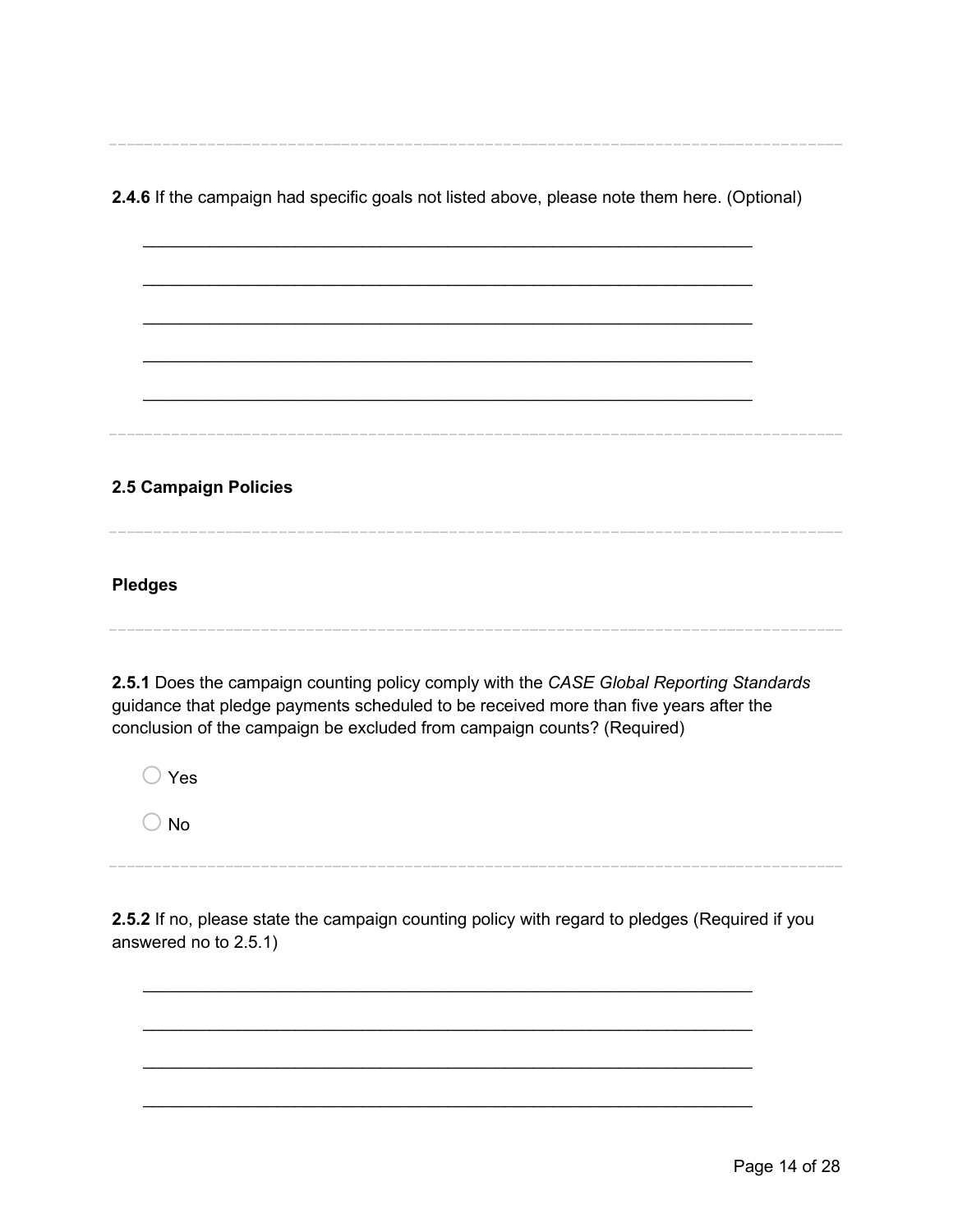**2.5.3** If the campaign has a different policy regarding the duration of time pledge payments can be counted toward the campaign, please indicate the maximum duration in months for which the pledge payments are counted after the end date of the campaign. (Required if you answered no to 2.5.1)

\_\_\_\_\_\_\_\_\_\_\_\_\_\_\_\_\_\_\_\_\_\_\_\_\_\_\_\_\_\_\_\_\_\_\_\_\_\_\_\_\_\_\_\_\_\_\_\_\_\_\_\_\_\_\_\_\_\_\_\_\_\_\_\_

\_\_\_\_\_\_\_\_\_\_\_\_\_\_\_\_\_\_\_\_\_\_\_\_\_\_\_\_\_\_\_\_\_\_\_\_\_\_\_\_\_\_\_\_\_\_\_\_\_\_\_\_\_\_\_\_\_\_\_\_\_\_\_\_

**Bequests / Legacy Intentions**

**2.5.4** In the campaign, are revocable bequests / legacy intentions counted in accordance with the CASE Global Reporting Standards that stipulate that only bequest / legacy intentions from donors who will be age 65 or older by the end of the campaign should be included in campaign counts at face value? (Required)

 $\bigcap$  Yes

 $\bigcirc$  No

**2.5.5** If you answered No, please describe the campaign policy for counting and valuing revocable bequests / legacy intentions. (Required if you answered No for 2.5.4)

\_\_\_\_\_\_\_\_\_\_\_\_\_\_\_\_\_\_\_\_\_\_\_\_\_\_\_\_\_\_\_\_\_\_\_\_\_\_\_\_\_\_\_\_\_\_\_\_\_\_\_\_\_\_\_\_\_\_\_\_\_\_\_\_

\_\_\_\_\_\_\_\_\_\_\_\_\_\_\_\_\_\_\_\_\_\_\_\_\_\_\_\_\_\_\_\_\_\_\_\_\_\_\_\_\_\_\_\_\_\_\_\_\_\_\_\_\_\_\_\_\_\_\_\_\_\_\_\_

\_\_\_\_\_\_\_\_\_\_\_\_\_\_\_\_\_\_\_\_\_\_\_\_\_\_\_\_\_\_\_\_\_\_\_\_\_\_\_\_\_\_\_\_\_\_\_\_\_\_\_\_\_\_\_\_\_\_\_\_\_\_\_\_

\_\_\_\_\_\_\_\_\_\_\_\_\_\_\_\_\_\_\_\_\_\_\_\_\_\_\_\_\_\_\_\_\_\_\_\_\_\_\_\_\_\_\_\_\_\_\_\_\_\_\_\_\_\_\_\_\_\_\_\_\_\_\_\_

\_\_\_\_\_\_\_\_\_\_\_\_\_\_\_\_\_\_\_\_\_\_\_\_\_\_\_\_\_\_\_\_\_\_\_\_\_\_\_\_\_\_\_\_\_\_\_\_\_\_\_\_\_\_\_\_\_\_\_\_\_\_\_\_

Page Break -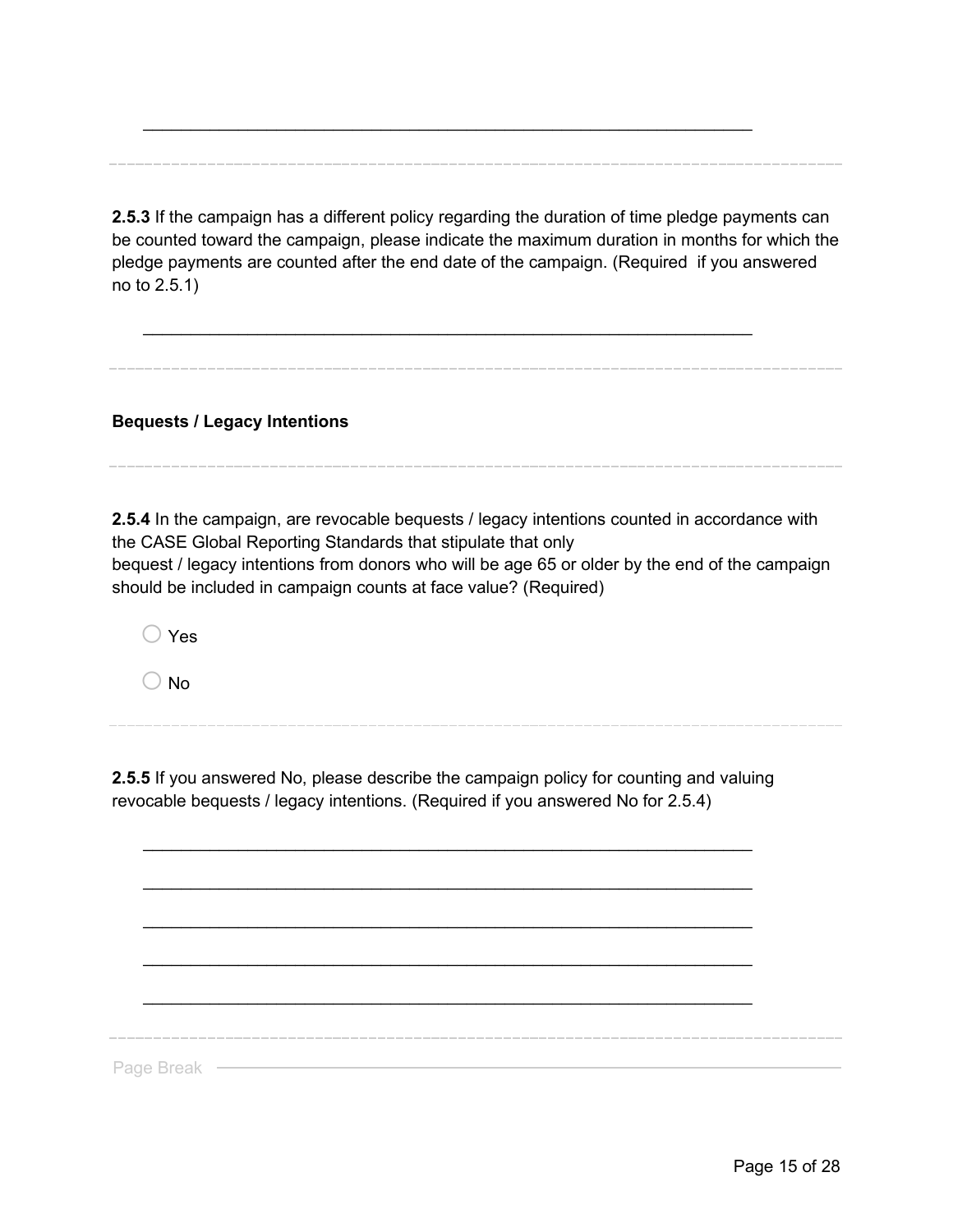#### **2.6 Campaign Counting Timeline**

**2.6.1** Were any gifts / pledges made prior to the start of the campaign counting period included in campaign funds committed as reported in section 3 (New Funds Committed) of this survey? (Required)

| $\bigcirc$ Yes |  |
|----------------|--|
| $\bigcirc$ No  |  |

**2.6.2** If you answered Yes, please state the beginning of the campaign counting period. (Required if you answered Yes for 2.6.1)

\_\_\_\_\_\_\_\_\_\_\_\_\_\_\_\_\_\_\_\_\_\_\_\_\_\_\_\_\_\_\_\_\_\_\_\_\_\_\_\_\_\_\_\_\_\_\_\_\_\_\_\_\_\_\_\_\_\_\_\_\_\_\_\_

**Format:** mm/yyyy

#### **3. New Funds Committed in a Completed Campaign**

This section asks for value of gifts and the number of donors in alignment with the CASE Global Reporting Standards (4.1 and 7.9)

For campaigns completed or entering the public phase before March 21, 2021, it is expected that your counting policies may not be in alignment with the newest edition of the CASE Global Reporting Standards. A copy of the previous edition [2009 CASE Reporting Standards and Management Guidelines, 4th edition] is included at the end of the digital edition of the CASE **Standards** 

Section 4 of this survey (Other Campaign Funds) collects data on other funds that are excluded from New Funds Committed under the CASE Global Reporting Standards.

Please report figures in whole numbers without decimals unless otherwise instructed.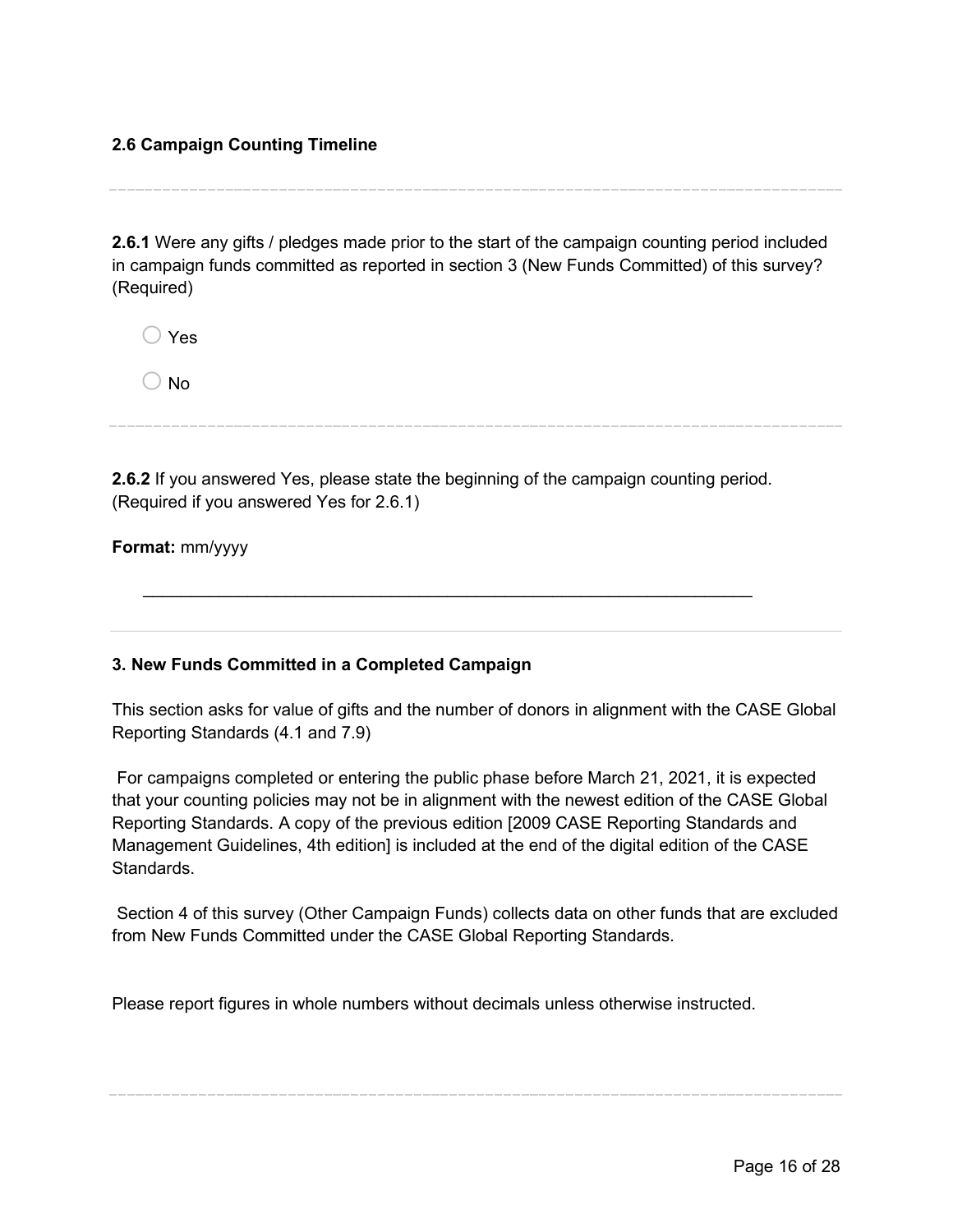**3.1** Individuals: Recognition Credit (Duplicated Counts / Soft-credit Counts) (Required)

In this section duplication is expected as donors can fall in many categories. For example, if a donor is a current parent and a trustee, you would count the person in both categories.

This question is required. There should be no blank cells. If you had no gifts from a constituency, enter zeroes in that row.  $\begin{array}{c} \hline \end{array}$ 

|                                 | Value of Gifts | Number of Donors |
|---------------------------------|----------------|------------------|
| Alumni                          |                |                  |
| Parents/Grandparents            |                |                  |
| <b>Students</b>                 |                |                  |
| Faculty/Staff                   |                |                  |
| <b>Other Individuals</b>        |                |                  |
| <b>Governing Board Members</b>  |                |                  |
| <b>Foundation Board Members</b> |                |                  |
| <b>Other Volunteers</b>         |                |                  |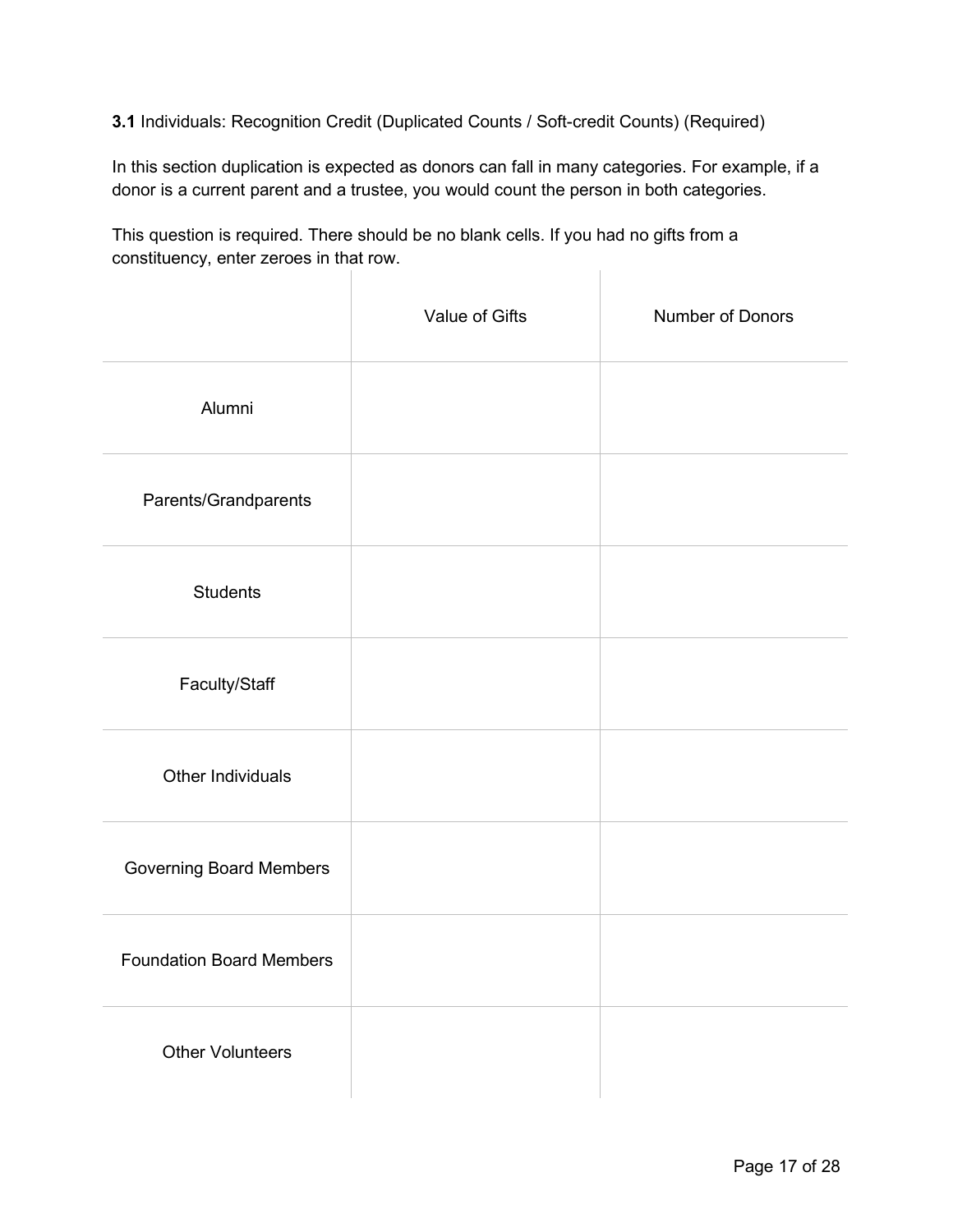**3.2** Organizations (Required)

J.

|                            | Value of Gifts | <b>Number of Donors</b> |
|----------------------------|----------------|-------------------------|
| Foundations                |                |                         |
| Corporations               |                |                         |
| Donor-advised Funds (DAFs) |                |                         |
| <b>Other Organizations</b> |                |                         |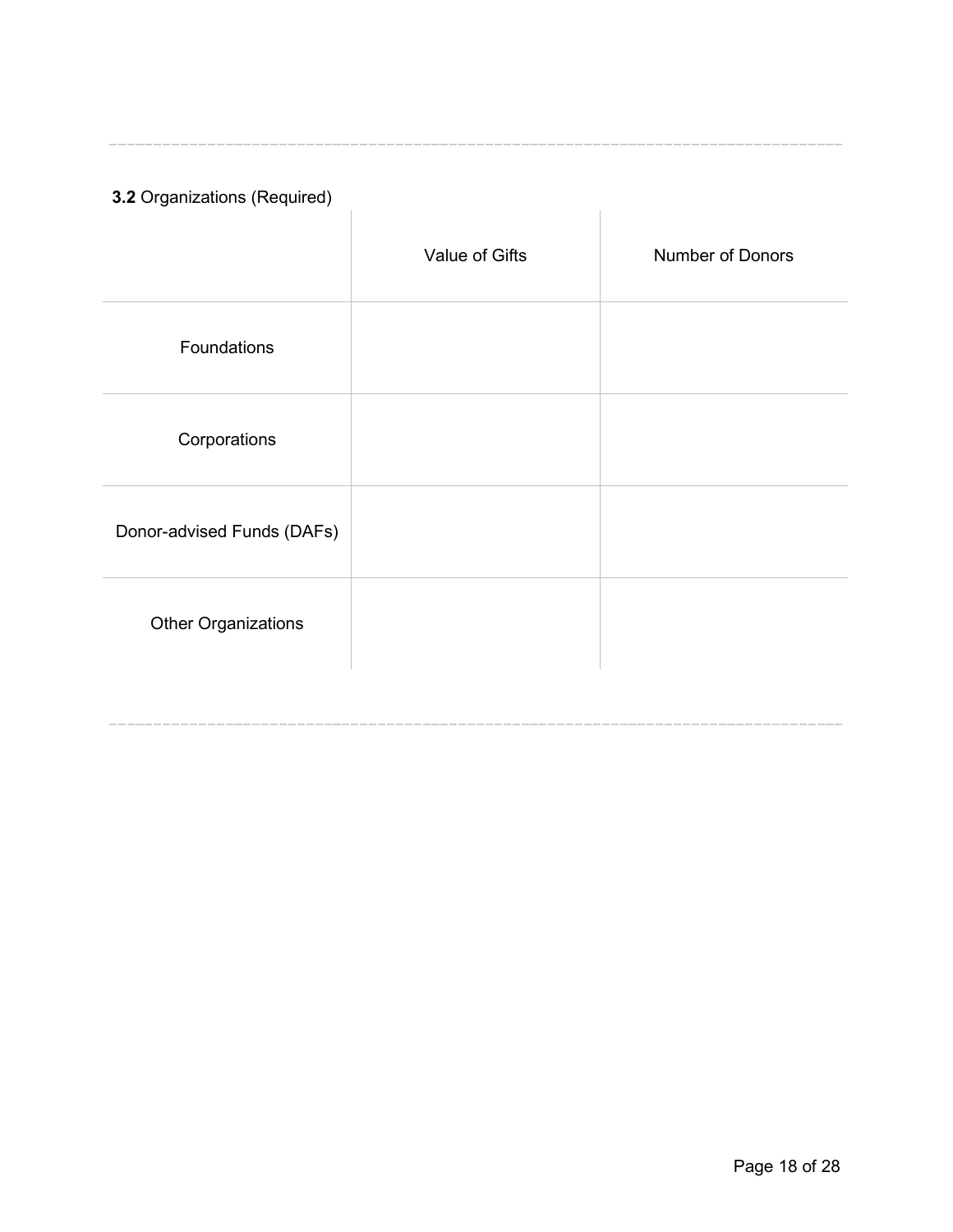#### **3.3** Total Campaign Funds Committed (Required)

Enter the Value and Number of new revocable bequest / legacy intentions, irrevocable planned gifts, and outright gifts / pledges secured during the campaign.

Base donor counts on **legal / hard credit.**

If your institution does not count these gifts until they are realized, skip this question.

|                                                         | Value of Gifts | <b>Number of Donors</b> |
|---------------------------------------------------------|----------------|-------------------------|
| Revocable Bequest / Legacy<br><b>Intentions</b>         |                |                         |
| <b>Irrevocable Planned Gifts</b><br>(CRUTs, CGAs, etc.) |                |                         |
| <b>Outright Gifts and Pledges</b>                       |                |                         |
| Total                                                   |                |                         |
|                                                         |                |                         |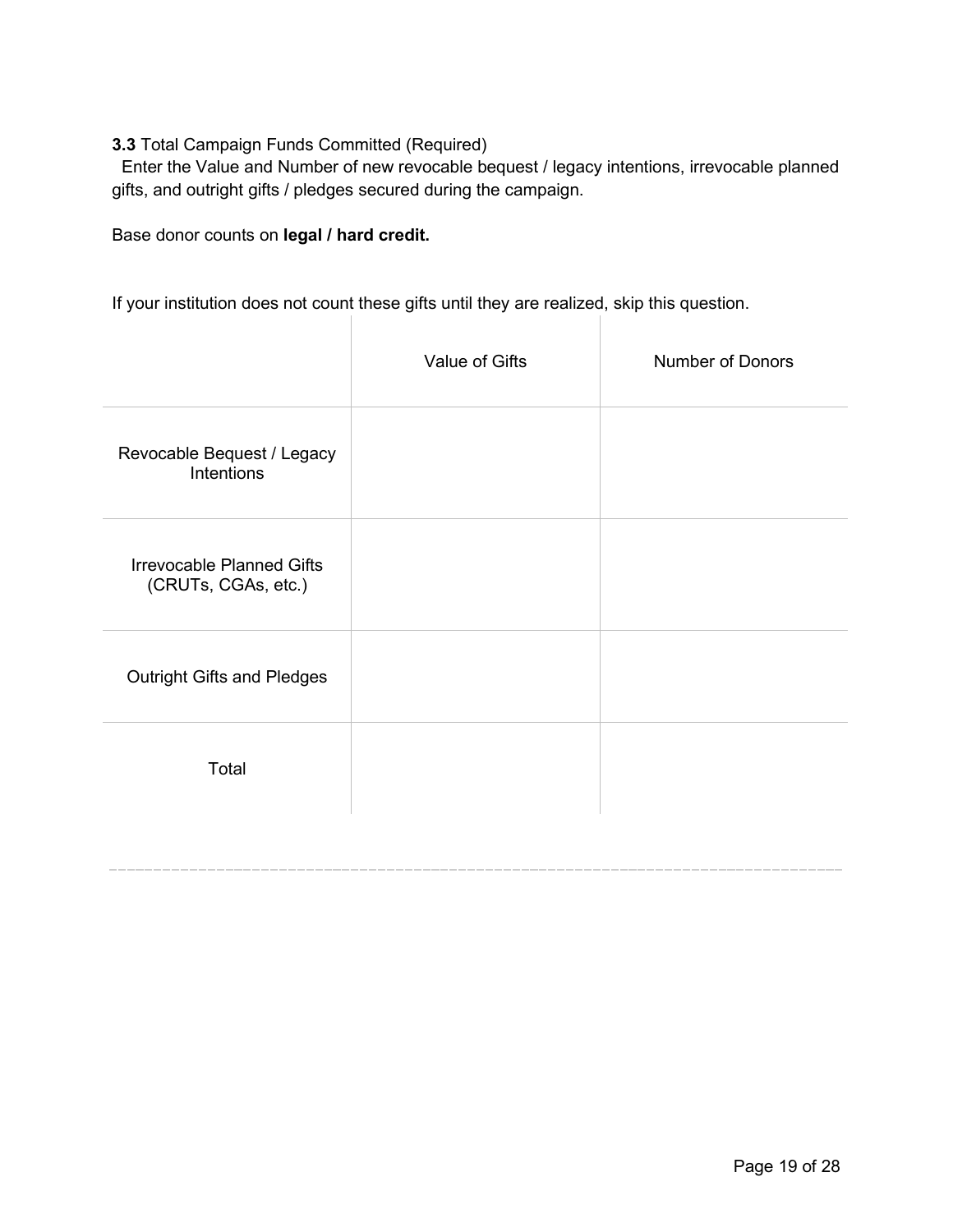**3.4** Unduplicated Donor Counts / Hard-credit Counts (Required)

**For New First-Time Donors:** Provide a count of first-time donors who made gifts or pledges counted during the campaign. *Leave Value of Gifts blank for New First-Time Donors.*

|                                                       | Value of Gifts | <b>Number of Donors</b> |
|-------------------------------------------------------|----------------|-------------------------|
| <b>Total Individual Donors</b>                        |                |                         |
| <b>Total Organization Donors</b>                      |                |                         |
| New First-time Donors (Leave<br>Value of Gifts blank) |                |                         |

#### **4. Other Campaign Funds**

This section is for reporting gifts counted during the campaign which fall outside of the newest CASE Global Reporting Standards.

CASE understands that there are many valid reasons why an institution may choose to count these gifts. The importance here is to be transparent with constituencies in your counting policies.

The total from question 4.1 (Other funds counted towards the campaign) + the total from question 3.3 (Total Campaign Funds Committed) should equal the total in 2.4.4 Announced Campaign Grand Total: *[entry from 2.4.4 will be piped in here]*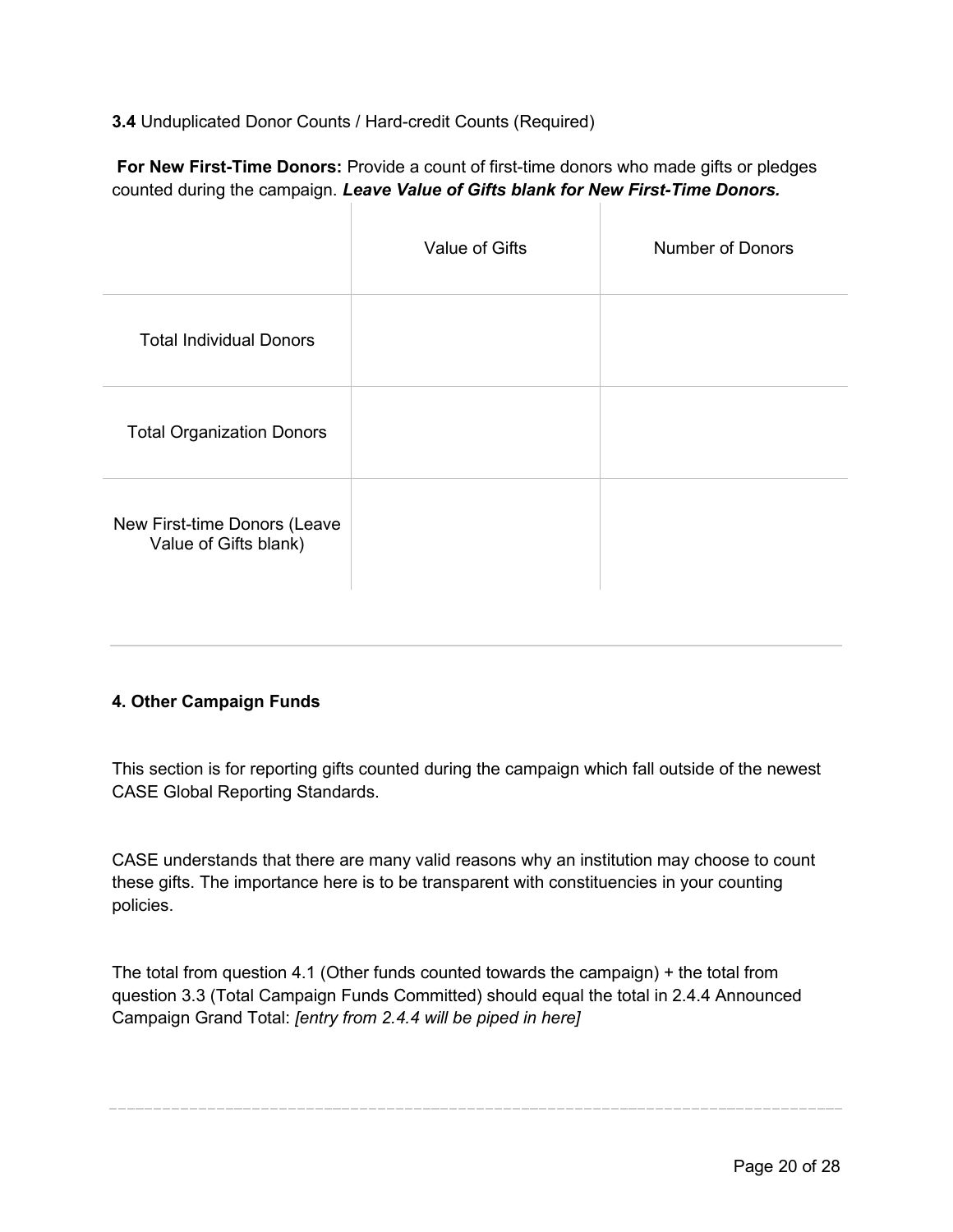### **4.1** Other Funds Counted Towards the Campaign (Required)

This question is required. There should be no blank cells. If you had no gifts in a category, enter zeroes in that row.  $\mathbb{R}$  $\overline{1}$ 

|                                                     | Value of Funds | <b>Number of Donors</b> |
|-----------------------------------------------------|----------------|-------------------------|
| Bequest / legacy intentions<br>from donors under 65 |                |                         |
| Pledges over 5 years                                |                |                         |
| <b>Institutional Donor-Advised</b><br>Funds (DAFs)  |                |                         |
| Intellectual Property                               |                |                         |
| <b>Government Grants</b>                            |                |                         |
| <b>Exclusive Contracts</b>                          |                |                         |
| Contracted / Sponsored<br>Research                  |                |                         |
| Other                                               |                |                         |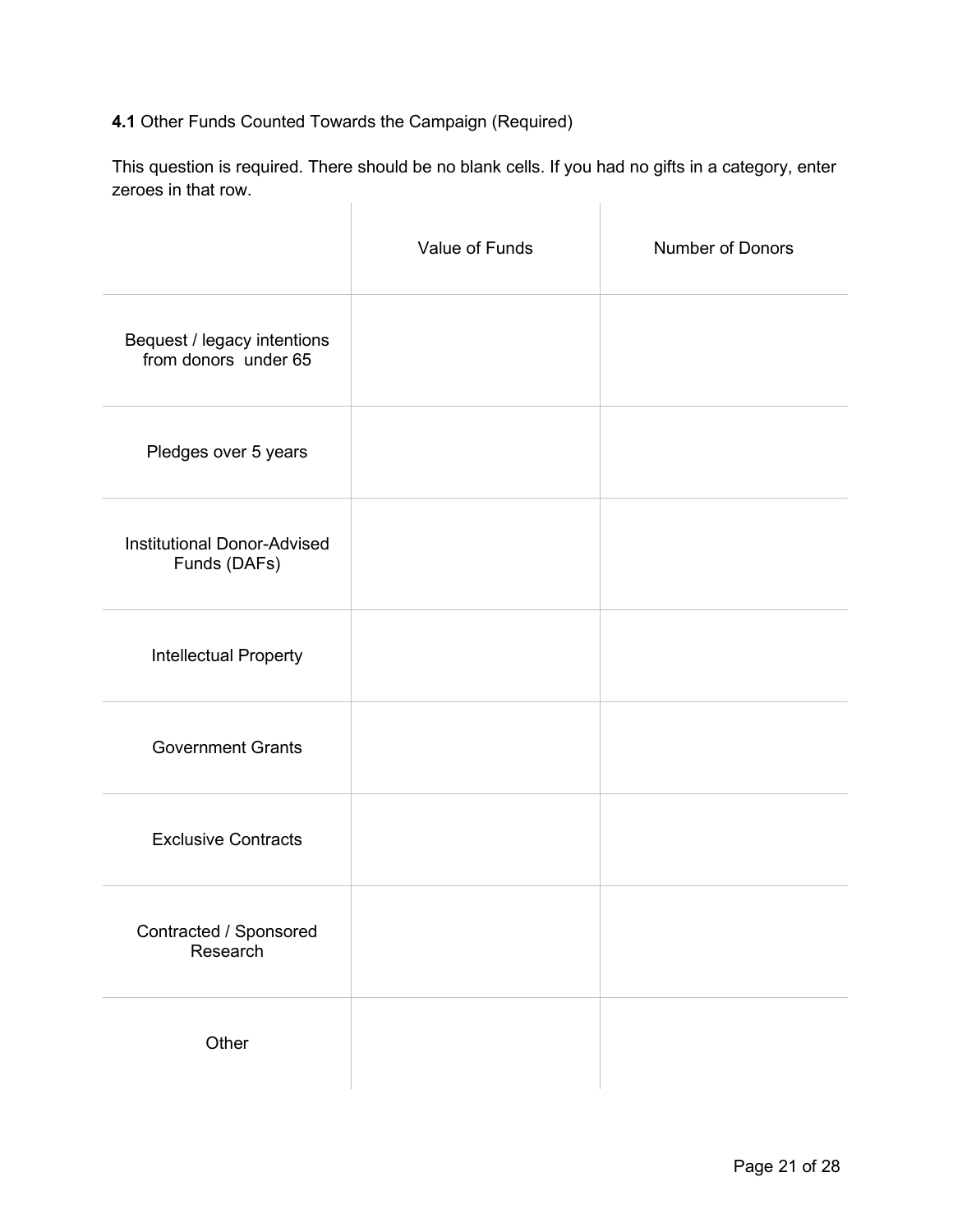Total

#### **5. Uses and Designations of Funds**

These numbers include funds counted under New Funds Committed, Bequest / Legacy Intentions, and Other Funds Counted.

Please report in whole numbers without decimals.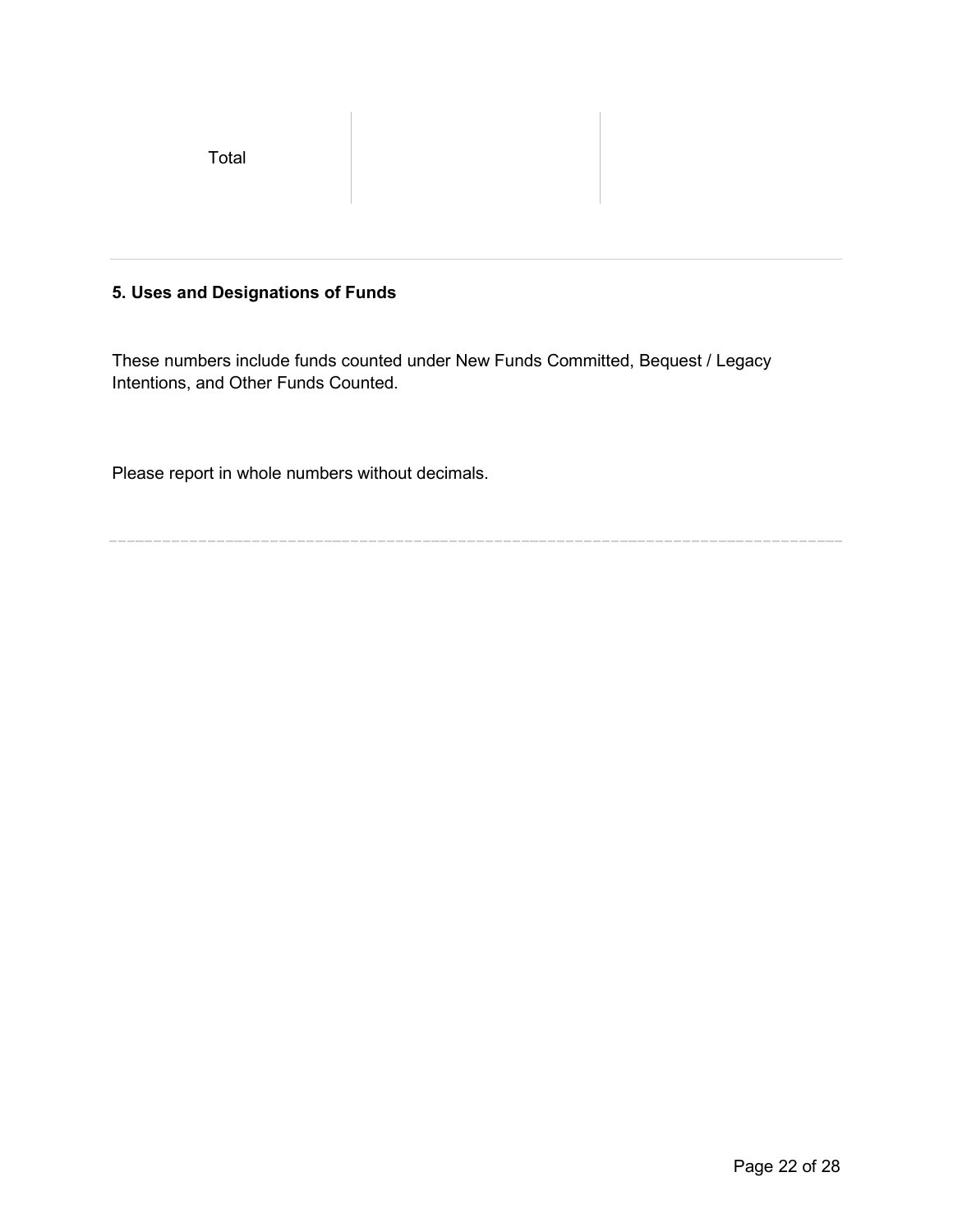### **5.1** Uses of Funds (Required)

This question is required. There should be no blank cells. If you had no gifts in a category, enter zero.  $\mathbf{L}$ 

|                           | Value of Funds |
|---------------------------|----------------|
| <b>Current Operations</b> |                |
| Endowment                 |                |
| <b>Other Capital</b>      |                |
| Total                     |                |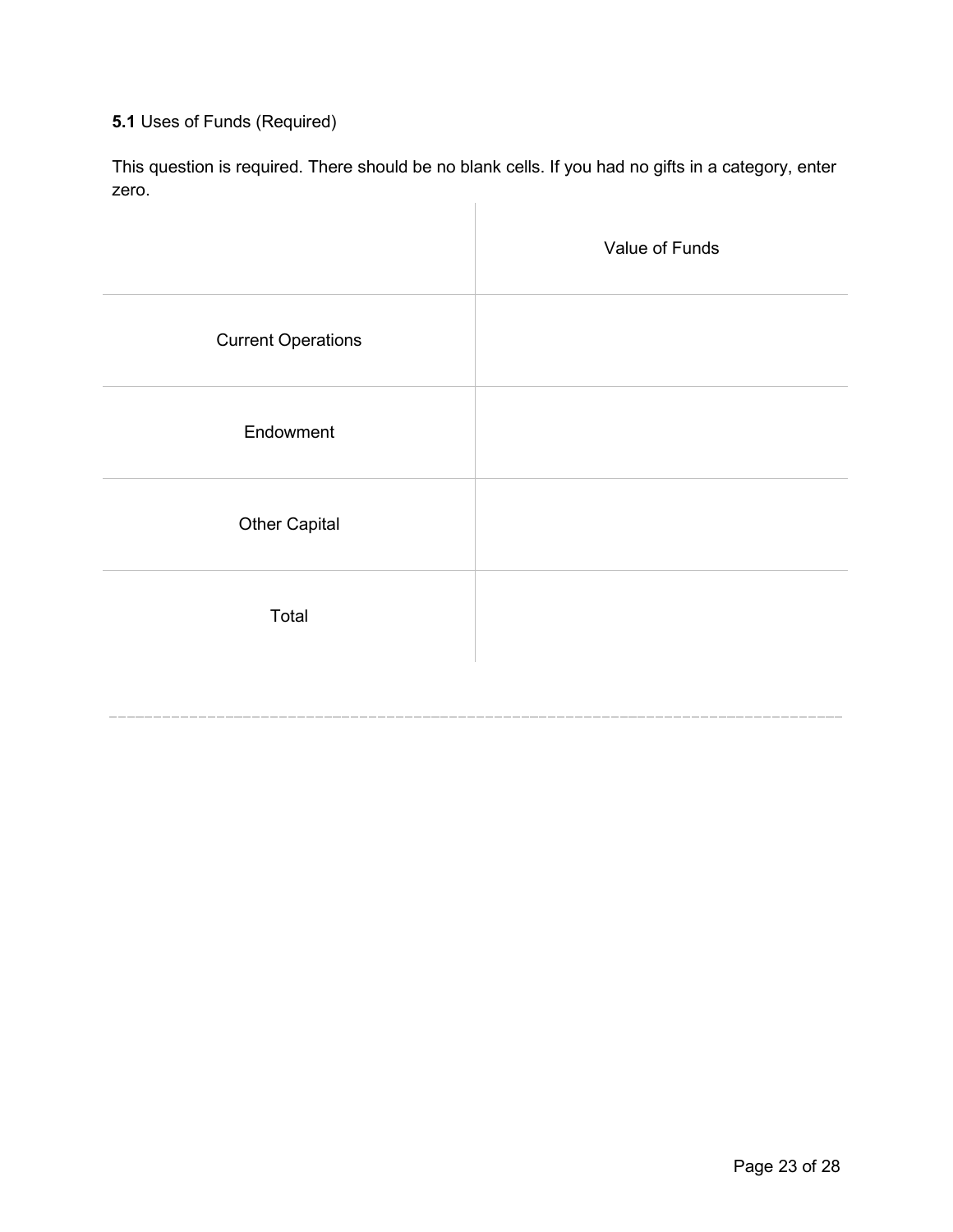### **5.2** Designations of Funds (Required)

This question is required. There should be no blank cells. If you had no gifts in a category, enter zero.  $\overline{1}$ 

|                             | Value of Funds |
|-----------------------------|----------------|
| Unrestricted                |                |
| Academic Support            |                |
| Research                    |                |
| Scholarships                |                |
| <b>Student Affairs/Life</b> |                |
| Other                       |                |
| Total                       |                |

### **6. Principal Gifts – Hard-credit Counts**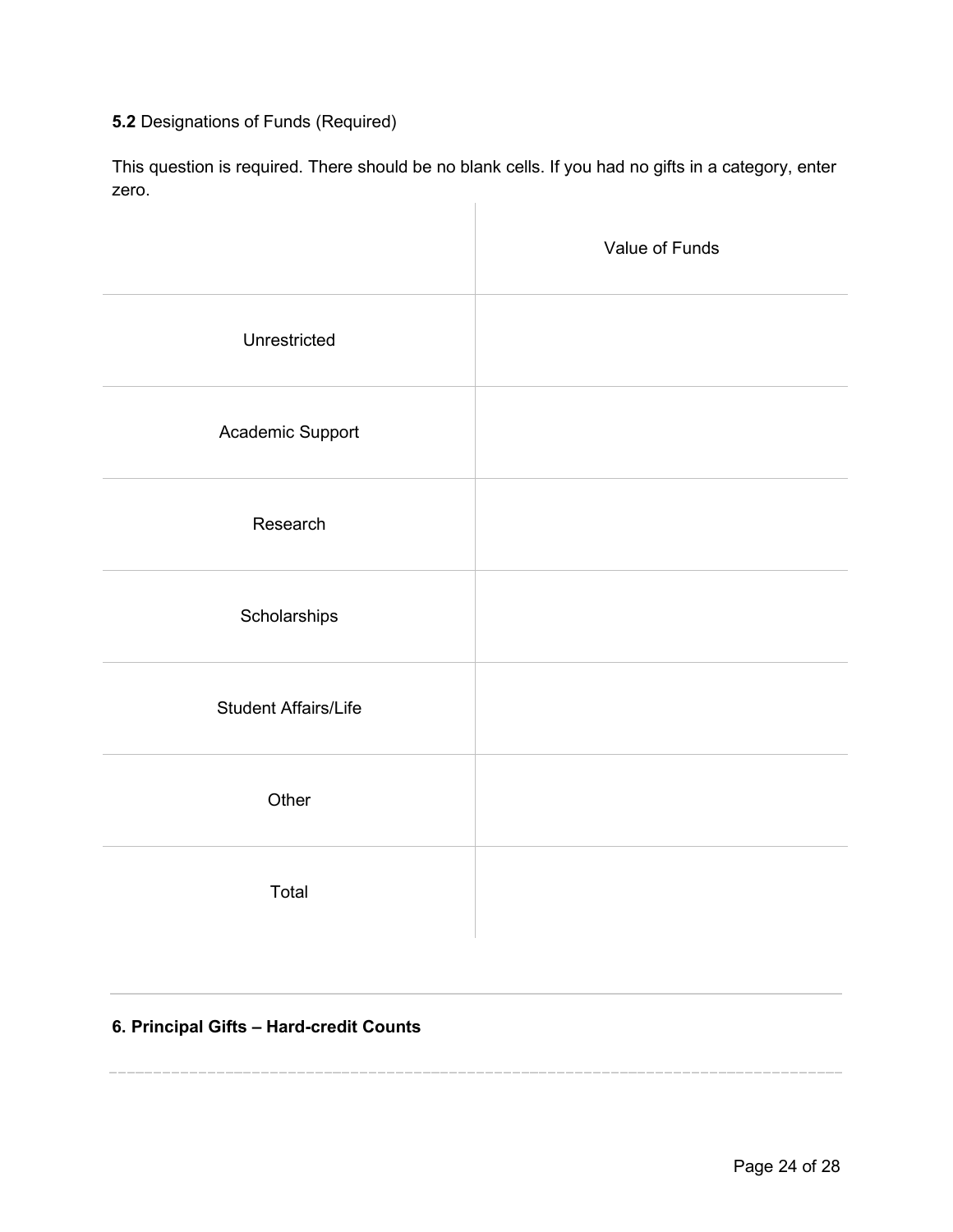**6.1** Principal Donors (Optional)

This section includes gifts and donors included under New Funds Committed, bequests/Legacy intentions, and Other Campaign Funds.

Please report value in whole numbers without decimals.

|                   | Value of Gifts |
|-------------------|----------------|
| Top 1% of Donors  |                |
| Top 5% of Donors  |                |
| Top 10% of Donors |                |

**6.2** Value and Donor Type of Largest Gifts (Optional)

| Value | Donor Type |       |             |            |       | Was the<br>donor also<br>a trustee,<br>former<br>trustee, or<br>key/senior<br>volunteer? |           |
|-------|------------|-------|-------------|------------|-------|------------------------------------------------------------------------------------------|-----------|
| (No   | Alumni     | Other | Corporation | Foundation | Other | Yes                                                                                      | <b>No</b> |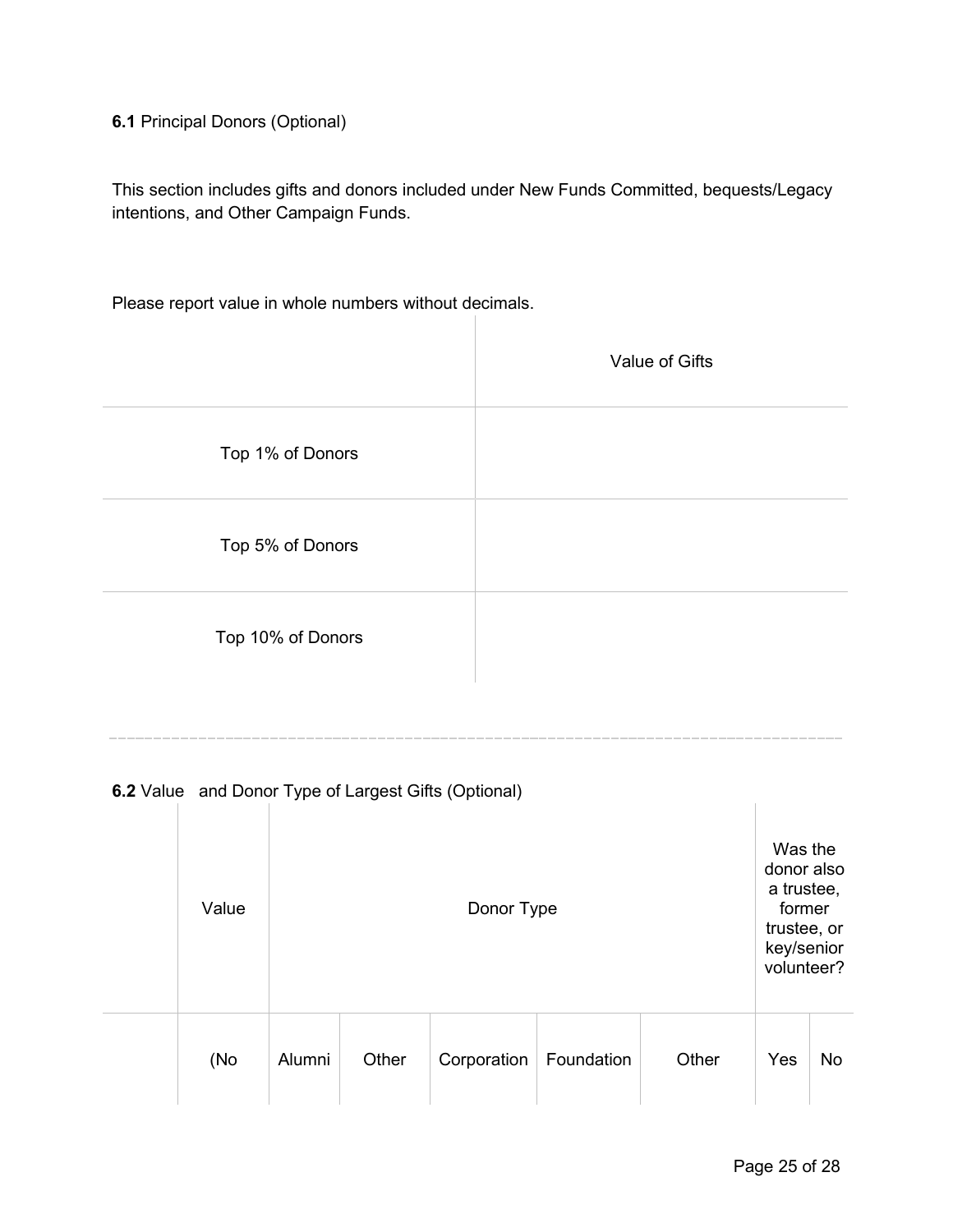|                                     | decimals) | Individual |  | Organization |  |
|-------------------------------------|-----------|------------|--|--------------|--|
| Largest<br>Donor                    |           |            |  |              |  |
| 2 <sub>nd</sub><br>Largest<br>Donor |           |            |  |              |  |
| 3rd<br>Largest<br>Donor             |           |            |  |              |  |
| 4th<br>Largest<br>Donor             |           |            |  |              |  |
| 5th<br>Largest<br>Donor             |           |            |  |              |  |

# **7. Staffing and Budget**

# **7.1 Staffing**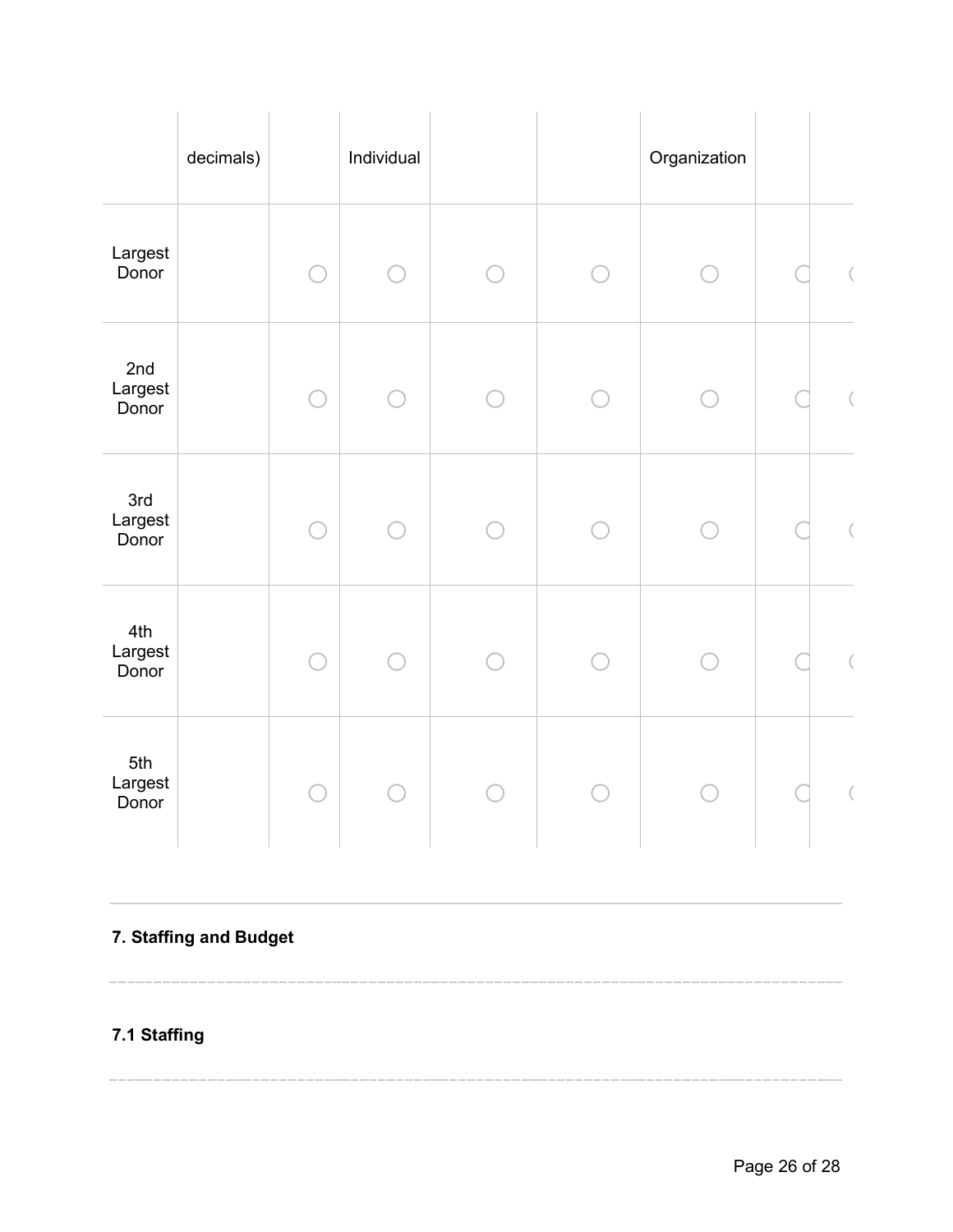**7.1.1** Total Staff FTE positions as of the end of the last fiscal year completed during the campaign. (Required)  $\|$ 

|                                     | <b>Staff FTE</b> |
|-------------------------------------|------------------|
| Advancement Management              |                  |
| <b>Advancement Services</b>         |                  |
| <b>Alumni Relations</b>             |                  |
| <b>Communications and Marketing</b> |                  |
| Development/Fundraising             |                  |
| Total                               |                  |
|                                     |                  |

**7.1.2** Of the above total staff FTE, what number of these staff are dedicated to the campaign? (Required)

\_\_\_\_\_\_\_\_\_\_\_\_\_\_\_\_\_\_\_\_\_\_\_\_\_\_\_\_\_\_\_\_\_\_\_\_\_\_\_\_\_\_\_\_\_\_\_\_\_\_\_\_\_\_\_\_\_\_\_\_\_\_\_\_

**7.2 Campaign Finances**